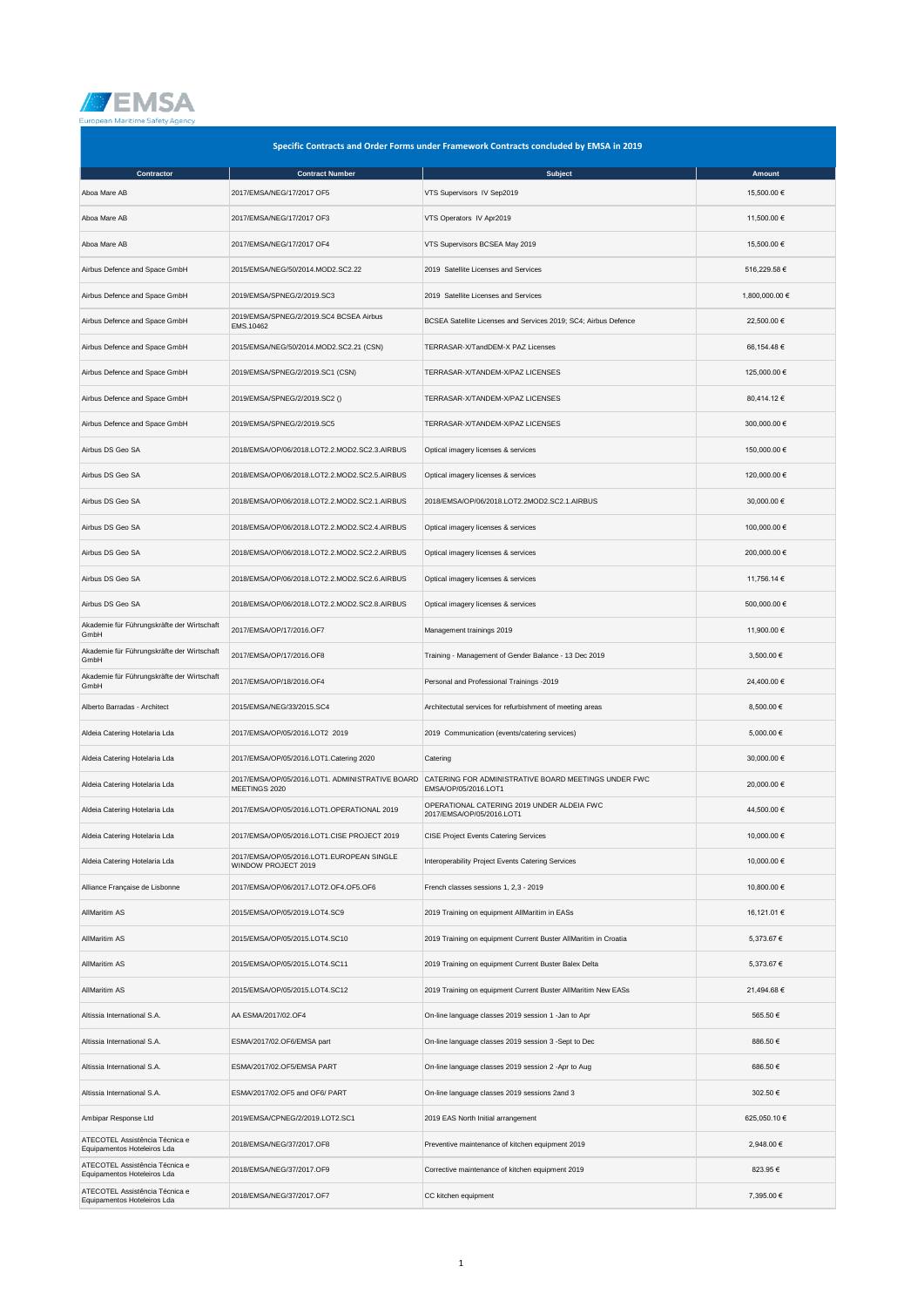

|                                                               | Specific Contracts and Order Forms under Framework Contracts concluded by EMSA in 2019 |                                                                            |              |  |  |
|---------------------------------------------------------------|----------------------------------------------------------------------------------------|----------------------------------------------------------------------------|--------------|--|--|
| Contractor                                                    | <b>Contract Number</b>                                                                 | <b>Subject</b>                                                             | Amount       |  |  |
| ATECOTEL Assistência Técnica e<br>Equipamentos Hoteleiros Lda | 2018/EMSA/NEG/37/2017.OF10                                                             | Fridges for kitchenettes                                                   | 5,696.00 €   |  |  |
| Axianseu Digital Solutions, S.A.                              | 2017/EMSA/OP/18/2017.OF26/BL2410                                                       | WIFI Access Points - essential package to cover blind spots (CC, Missions) | 4,092.53 €   |  |  |
| Axianseu Digital Solutions, S.A.                              | 2017/EMSA/OP/18/2017.OF26/BL2411                                                       | WIFI Access Points - essential package to cover blind spots (CC, Missions) | 3,852.33 €   |  |  |
| Axianseu Digital Solutions, S.A.                              | 2017/EMSA/OP/18/2017.OF18                                                              | Upgrade of Netapp Storage 2019                                             | 287,000.00 € |  |  |
| Axianseu Digital Solutions, S.A.                              | 2017/EMSA/OP/18/2017.OF20                                                              | HP CarePaq maintenance 2019                                                | 5,566.35 €   |  |  |
| Axianseu Digital Solutions, S.A.                              | 2017/EMSA/OP/18/2017.OF21 2019                                                         | APC renewal 2020                                                           | 39,800.00 €  |  |  |
| Axianseu Digital Solutions, S.A.                              | 2017/EMSA/OP/18/2017.OF19                                                              | CISCO install base maintenance renewal                                     | 45,350.00 €  |  |  |
| Axianseu Digital Solutions, S.A.                              | 2017/EMSA/OP/18/2017.OF25                                                              | F5 (Lisbon and Madrid DCs) renewal 2020                                    | 79,956.40 €  |  |  |
| Axianseu Digital Solutions, S.A.                              | 2017/EMSA/OP/18/2017.OF16                                                              | Supply of CISCO-QSFP - Cables                                              | 5,827.65 €   |  |  |
| Axianseu Digital Solutions, S.A.                              | 2017/EMSA/OP/18/2017.OF29                                                              | CHECKPOINT hardware refresh and support services                           | 184,600.00 € |  |  |
| Axianseu Digital Solutions, S.A.                              | 2017/EMSA/OP/18/2017.OF28                                                              | End of support renewal                                                     | 2.170.95 €   |  |  |
| Baker Tilly Belgium Bedrijfrevisore                           | BUDG-15-PO-03.SC 08-28 AUDIT 2018 CMS/CBC                                              | AUDIT 2018 CMS                                                             | 5,587.50 €   |  |  |
| Baker Tilly Belgium Bedrijfrevisore                           | BUDG-15-PO-03.SC 08-28 AUDIT 2018 CMS/CBC                                              | AUDIT 2018 CBC                                                             | 3,937.50 €   |  |  |
| Balance Technology Consulting GmbH                            | 2019/EMSA/OP/10/2019.OF1                                                               | MED scientific and technical support                                       | 150,000.00 € |  |  |
| BCD TRAVEL ITALY S.p.A                                        | 2017/EMSA/OP/19/2016.LOT1 EMS.10676.1                                                  | Travel agency for 2020 events                                              | 220,000.00 € |  |  |
| BCD TRAVEL ITALY S.p.A                                        | 2017/EMSA/OP/19/2016.LOT2 EMS.10687                                                    | Travel agency BCSEA events 2020                                            | 160,000.00 € |  |  |
| Bechtle Brussels NV                                           | DI/07720.OF1006240                                                                     | Adobe creative cloud license                                               | 523.57 €     |  |  |
| Bechtle Brussels NV                                           | DI/07720.OF1005774                                                                     | PURCHASE SAP BO LICENSES                                                   | 2,232.01 €   |  |  |
| Bechtle Brussels NV                                           | DI/07720.OF1005774 BO; BCSEA; EMS.10404.2                                              | PURCHASE SAP BO LICENSES (BCSEA)                                           | 1,116.01 €   |  |  |
| Bechtle Brussels NV                                           | DI/07720.OF1005774 BO; IV; EMS.10404.6                                                 | PURCHASE SAP BO LICENSES                                                   | 1,116.01 €   |  |  |
| Bechtle Brussels NV                                           | DI/07720.OF1005428                                                                     | RNW STYLEVISION AND AUTOCAD SUPPORT 2019                                   | 968.37 €     |  |  |
| <b>Bechtle Brussels NV</b>                                    | DI/07720.OF1004122                                                                     | Provision of further Atlassian services                                    | 20,307.67 €  |  |  |
| Bechtle Brussels NV                                           | DI/07720.OF1003787                                                                     | Purchase of further Atlassian licences                                     | 22,750.10 €  |  |  |
| Bechtle Brussels NV                                           | DI/07720.OF1006191                                                                     | JIRA software licences and maintenance                                     | 15,398.46 €  |  |  |
| Bechtle Brussels NV                                           | DI/07720.OF1007371                                                                     | PURCHASE OF ATLASSIAN CONFLUENCE LICENCES                                  | 9,442.36 €   |  |  |
| Bechtle Brussels NV                                           | DI/07720.OF1005910.1                                                                   | <b>Qlik Licences</b>                                                       | 13,233.59€   |  |  |
| Bechtle Brussels NV                                           | DI/07720.SC1005908.1/2                                                                 | Qlik Self -service Business Intelligence solution services                 | 18,295.20 €  |  |  |
| Bechtle Brussels NV                                           | DI/07720.OF1005231                                                                     | Qlik Sense Professional Users (including maintenance)                      | 7,551.10 €   |  |  |
| Bechtle Brussels NV                                           | DI/07720.OF1006062                                                                     | Provision of Axway Professional Services by cloud computing                | 8,680.68 €   |  |  |
| <b>Bechtle Brussels NV</b>                                    | DI/07720.OF1005230                                                                     | Qlik data model and respective EO DC dashboards (consultancy)              | 51,145.23 €  |  |  |
| Bechtle Brussels NV                                           | DI/07720.OF1004563                                                                     | AppDynamics Consultancy for EMCIP                                          | 5,082.00 €   |  |  |
| Bechtle Brussels NV                                           | 2018/EMSA/OP/11/2018.OF5                                                               | Hybrids for Dep C                                                          | 15,023.20 €  |  |  |
| Bechtle Brussels NV                                           | DI/07720.OF1007172                                                                     | RNW APPDYNAMICS SUBSCRIPTIONS 2019                                         | 18,595.26 €  |  |  |
| Bechtle Brussels NV                                           | DI/07720.OF1005910.2                                                                   | <b>Qlik Licences</b>                                                       | 853.78€      |  |  |
| Bechtle Brussels NV                                           | DI/07720.SC1005908.2/2                                                                 | Qlik Self -service Business Intelligence                                   | 11,993.52 €  |  |  |
| Bechtle Brussels NV                                           | DI/07720.OF1005774                                                                     | PURCHASE SAP BO LICENSES ()                                                | 2,232.01 €   |  |  |
| <b>Bechtle Brussels NV</b>                                    | 2018/EMSA/OP/11/2018.OF4                                                               | <b>Thunderbolt Cables</b>                                                  | 520.00 €     |  |  |
| Bechtle Brussels NV                                           | 2018/EMSA/OP/11/2018.OF7                                                               | Laptops October 2019                                                       | 24,004.22 €  |  |  |
| Bechtle Brussels NV                                           | DI/07720.OF1004394                                                                     | RNW ADOBE CREATIVE CLOUD                                                   | 5,305.37 €   |  |  |
| Bechtle Brussels NV                                           | DI/07720.OF1005610                                                                     | RNW DELL QUEST TOAD                                                        | 722.16€      |  |  |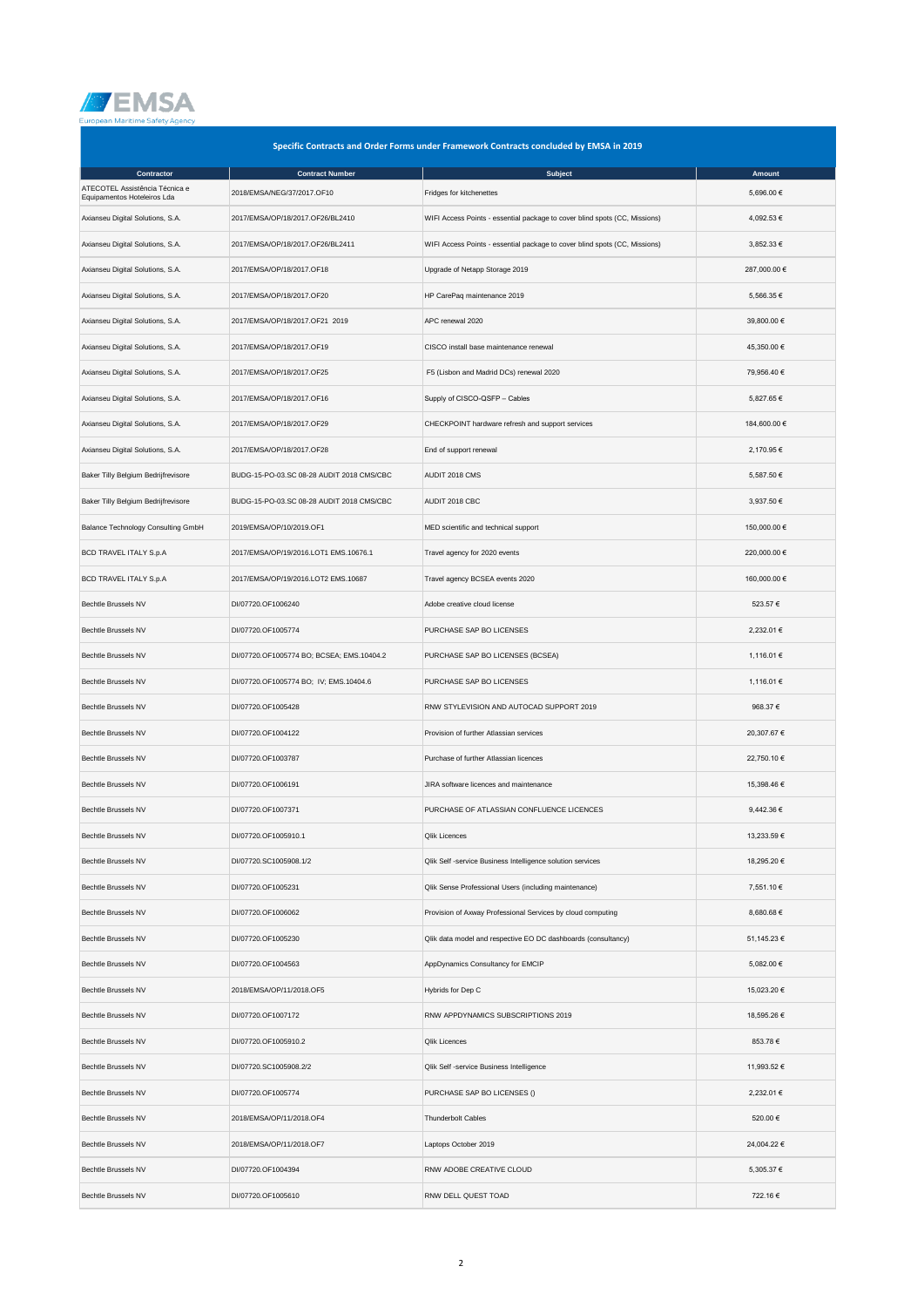

| Specific Contracts and Order Forms under Framework Contracts concluded by EMSA in 2019 |                                                                     |                                                                                                                       |                |  |
|----------------------------------------------------------------------------------------|---------------------------------------------------------------------|-----------------------------------------------------------------------------------------------------------------------|----------------|--|
| Contractor                                                                             | <b>Contract Number</b>                                              | Subject                                                                                                               | Amount         |  |
| Bechtle Brussels NV                                                                    | DI/07720.OF1006736                                                  | RNW CLEARSWIFT MTN 2019                                                                                               | 11,683.52 €    |  |
| Bechtle Brussels NV                                                                    | DI/07720.OF1006969                                                  | Rnw Altova XMLspy maintenance                                                                                         | 3,972.73 €     |  |
| <b>Bechtle Brussels NV</b>                                                             | 2018/EMSA/OP/11/2018.OF3                                            | Laptops Feb 2019                                                                                                      | 21,506.30 €    |  |
| Bechtle Brussels NV                                                                    | 2018/EMSA/OP/11/2018.OF8                                            | Apple MacBook Air                                                                                                     | 1,304.46 €     |  |
| <b>Bechtle Brussels NV</b>                                                             | DI/07720.OF1005400                                                  | JIRA TICKETING TOOL 2ND PHASE                                                                                         | 16,186.17 €    |  |
| Bechtle Brussels NV                                                                    | DI/07720.OF1006541                                                  | PURCHASE VMWARE VCENTER                                                                                               | 26,123.25 €    |  |
| Bechtle Brussels NV                                                                    | 2017/EMSA/OP/18/2017.OF27                                           | Maintenance Renewal for FortiGate 200D                                                                                | 2,301.26 €     |  |
| Bechtle Brussels NV                                                                    | DI/07720.OF1003739                                                  | RNW LIFERAY SUBSCRIPTIONS 2019                                                                                        | 91,487.58 €    |  |
| Bechtle Brussels NV                                                                    | DI/07720.OF1004577                                                  | RNW AXWAY SUPPORT 2019                                                                                                | 65,908.22 €    |  |
| Bechtle Brussels NV                                                                    | DI/07720.OF1005003                                                  | RNW RED HAT SUBSCRPTIONS 2019                                                                                         | 12,785.40 €    |  |
| Bechtle Brussels NV                                                                    | DI/07720.OF1005427                                                  | RNW MAINTENANCE QLIK 2019                                                                                             | 6,768.11 €     |  |
| <b>Bechtle Brussels NV</b>                                                             | DI/07720.OF1006033                                                  | RNW RED HAT SUBSCRIPTIONS 2019                                                                                        | 74,182.50 €    |  |
| Bechtle Brussels NV                                                                    | DI/07720.OF1004393                                                  | RNW IBM SUBSCRIPTIONS 2019                                                                                            | 1,830.34 €     |  |
| Bechtle Brussels NV                                                                    | DI/07720.OF1006946                                                  | RNW CLEARSWIFT MAINTENANCE 2019                                                                                       | 5,970.88 €     |  |
| Bechtle Brussels NV                                                                    | DI/07720.OF1006697                                                  | Rnw Axway Transfer CFT maintenance                                                                                    | 5,894.11 €     |  |
| Bechtle Brussels NV                                                                    | DI/07720.OF1007172                                                  | RNW SUBSCRIPTIONS APPDYNAMICS 2019                                                                                    | 76,191.05 €    |  |
| Bechtle Brussels NV                                                                    | DI/07720.OF1007641                                                  | RNW VMWARE VCENTER SUPPORT                                                                                            | 1,219.94 €     |  |
| Bechtle Brussels NV                                                                    | DI/07720.OF1007347                                                  | RNW IBM SUBSCRIPTIONS 2019                                                                                            | 3,475.84 €     |  |
| Bechtle Brussels NV                                                                    | 2018/EMSA/OP/11/2018.OF6                                            | CISE Purchase of laptops, tables and screens                                                                          | 9,131.58 €     |  |
| Bechtle Brussels NV                                                                    | DI/07720.OF1005774                                                  | CISE PURCHASE SAP BO LICENSES                                                                                         | 4,464.02 €     |  |
| Bechtle Brussels NV                                                                    | DI/07720.SC1005588                                                  | App Dynamics services                                                                                                 | 9,655.80 €     |  |
| Bechtle Brussels NV                                                                    | DI/07720.OF1006271                                                  | Provision of X-pand IT consultancy services                                                                           | 56,397.50 €    |  |
| Bechtle Brussels NV                                                                    | DI/07720.OF1005988                                                  | RNW AXWAY API MANAGER ABD API GATEWAY 2019                                                                            | 21,516.27 €    |  |
| Bechtle Brussels NV                                                                    | DI/07720.OF1006309                                                  | Provision of IRD related consultancy services                                                                         | 41,458.90 €    |  |
| Beltrão Coelho Sistemas de Escritório                                                  | 2015/EMSA/OP/10/2015.OF10/C5 credits                                | Maintenance of Printers and copiers                                                                                   | 8,888.67 €     |  |
| Beltrão Coelho Sistemas de Escritório                                                  | 2015/EMSA/OP/10/2015.OF10/C4 credits                                | Maintenance of Printers and copiers                                                                                   | 4,000.00 €     |  |
| Beltrão Coelho Sistemas de Escritório                                                  | 2015/EMSA/OP/10/2015.OF11/1                                         | Purchase of printers and copiers                                                                                      | 796.00€        |  |
| Beltrão Coelho Sistemas de Escritório                                                  | 2015/EMSA/OP/10/2015.OF10/C1 credits                                | Maintenance of Printers and copiers                                                                                   | 5,111.33 €     |  |
| Beltrão Coelho Sistemas de Escritório                                                  | 2015/EMSA/OP/10/2015.OF11/2                                         | CISE Purchase of printers and copiers                                                                                 | 796.00 €       |  |
| Bilbomatica S.A                                                                        | 2016/EMSA/OP/11/2016 .SC14 - PROLONGATION OF<br>PHASE 1 AND PHASE 2 | RPAS DC Compliance suite                                                                                              | 59,420.00 €    |  |
| Bilbomatica S.A                                                                        | 2016/EMSA/OP/11/2016.SC33                                           | Provision of further testing services for the SSN Commissioning Test services                                         | 8,518.72 €     |  |
| Bilbomatica S.A                                                                        | 2016/EMSA/OP/11/2016.SC36                                           | MED testing and Quality Assurance services                                                                            | 8,149.30 €     |  |
| Bilbomatica S.A                                                                        | 2016/EMSA/OP/11/2016.SC41                                           | MED DB Testing services                                                                                               | 5,537.20 €     |  |
| CEIIA - Centro de Engenharia e<br>Desenvolvimento                                      | 2018/EMSA/OP/1/2018.SC4                                             | Module 1 for Mobilization alert and preparation -RPAS Services                                                        | 10,000.00 €    |  |
| CEIIA - Centro de Engenharia e<br>Desenvolvimento                                      | 2018/EMSA/OP/1/2018.SC3                                             | Module 2,3 and 4 -for Transportation, On-site Set-up, On site Activities and Flight<br>Operations/missions in Iceland | 3,558,520.00 € |  |
| CEIIA - Centro de Engenharia e<br>Desenvolvimento                                      | 2018/EMSA/OP/1/2018.SC3EXT                                          | Extension of RPAS operations in Iceland SC3                                                                           | 9,883.21 €     |  |
| CEIIA - Centro de Engenharia e<br>Desenvolvimento                                      | 2018/EMSA/OP/1/2018.SC5.1                                           | RPAS operations in Greece                                                                                             | 1,783,870.61 € |  |
| CEIIA - Centro de Engenharia e<br>Desenvolvimento                                      | 2018/EMSA/OP/1/2018.SC5.3                                           | RPAS operations in Greece                                                                                             | 485,771.48 €   |  |
| CLI Consultores de Línguas (Speakwell)                                                 | 2017/EMSA/OP/06/2017.LOT4.OF4.OF5.OF6                               | English classes sessions 1, 2,3 - 2020                                                                                | 1,120.00 €     |  |
| Collecte Localisation Satellites S.A.                                                  | 2018/EMSA/OP/06/2018.LOT1 SC.2.6                                    | Satellite Licenses and Services                                                                                       | 500,000.00 €   |  |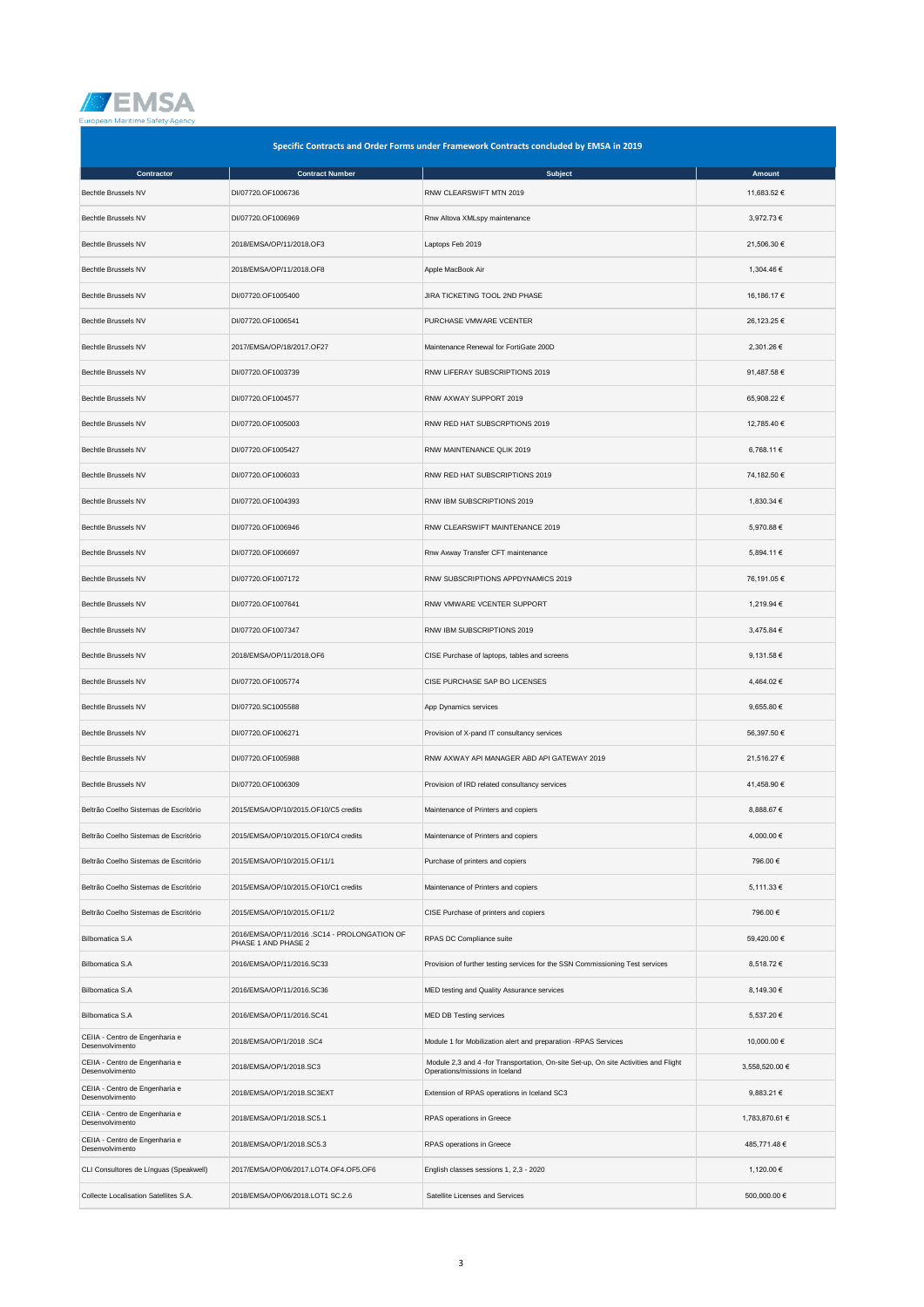

| Specific Contracts and Order Forms under Framework Contracts concluded by EMSA in 2019 |                                              |                                                                            |              |  |
|----------------------------------------------------------------------------------------|----------------------------------------------|----------------------------------------------------------------------------|--------------|--|
| Contractor                                                                             | <b>Contract Number</b>                       | Subject                                                                    | Amount       |  |
| Collecte Localisation Satellites S.A.                                                  | 2018/EMSA/OP/06/2018.LOT1 SC.2.9             | Satellite Licenses and Services                                            | 200,000.00 € |  |
| Collecte Localisation Satellites S.A.                                                  | 2019/EMSA/OP/2/2019; MOD2;SC1/2              | Delivery of ASP/CSP Services for the EU LRIT DC                            | 10,000.00 €  |  |
| Collecte Localisation Satellites S.A.                                                  | 2015/EMSA/OP/06/2015.SC5                     | Delivery of ASP/CSP services                                               | 400,400.36 € |  |
| Collecte Localisation Satellites S.A.                                                  | 2019/EMSA/OP/2/2019; MOD2;SC1                | Delivery of ASP/CSP Services for the EU LRIT DC                            | 765,790.00 € |  |
| Collecte Localisation Satellites S.A.                                                  | 2016/EMSA/OP/20/2016.SC9                     | Module 3 - Training Madrid, Spain                                          | 5,650.00 €   |  |
| Collecte Localisation Satellites S.A.                                                  | EMSA/OP/20/2016;SC16;OPERATIONS;CLS          | RPAS-DC Phase 1 (Mod 2) OPERATIONS                                         | 68,012.00 €  |  |
| Collecte Localisation Satellites S.A.                                                  | 2018/EMSA/OP/06/2018.LOT1-1.MOD2.SC2.8 (CSN) | 2018/EMSA/OP/06/2018.LOT1-1.MOD2.SC2.8 (CSN)                               | 800,000.00 € |  |
| Collecte Localisation Satellites S.A.                                                  | 2018/EMSA/OP/06/2018.LOT1-1.MOD2.SC2.5 (CSN) | 2018/EMSA/OP/06/2018.LOT1-1.MOD2.SC2.5 (CSN)                               | 745,000.00 € |  |
| Collecte Localisation Satellites S.A.                                                  | 2016/EMSA/OP/16/2016.OF4                     | One additional year of corrective maintenance of the LRIT system           | 50,000.00 €  |  |
| Collecte Localisation Satellites S.A.                                                  | 2016/EMSA/OP/16/2016.CR6                     | Adaptive Maintenance of the LRIT CDC application v3.3                      | 63,345.27 €  |  |
| Collecte Localisation Satellites S.A.                                                  | 2016/EMSA/OP/16/2016.CR5                     | Development of version 3.3 of LRIT IDE                                     | 26,208.58 €  |  |
| Collecte Localisation Satellites S.A.                                                  | 2016/EMSA/OP/20/2016.SC10                    | Module 3-Training in Toulon, France                                        | 5,650.00 €   |  |
| Collecte Localisation Satellites S.A.                                                  | 2016/EMSA/OP/20/2016.SC12                    | Training in Italy Module 3                                                 | 5,650.00 €   |  |
| Collecte Localisation Satellites S.A.                                                  | 2016/EMSA/OP/20/2016.SC13                    | Training in Croatia Module 3                                               | 5,650.00 €   |  |
| Collecte Localisation Satellites S.A.                                                  | 2016/EMSA/OP/20/2016.SC11                    | Module 3-Training in Iceland                                               | 5,650.00 €   |  |
| Collecte Localisation Satellites S.A.                                                  | 2016/EMSA/OP/20/2016.SC14                    | <b>TRAINING IN GREECE</b>                                                  | 5,650.00 €   |  |
| Collecte Localisation Satellites S.A.                                                  | 2018/EMSA/OP/06/2018.LOT1-1.MOD2.SC2.7       | Provision of services for the acquisition and processing of SAR EO data () | 100,286.00 € |  |
| Collecte Localisation Satellites S.A.                                                  | 2018/EMSA/OP/06/2018.LOT1-1.MOD2.SC2.10      | Provision of services for the acquisition and processing of SAR EO data () | 200,000.00 € |  |
| Colt Technology Services, Unipessoal Lda                                               | 2014/EMSA/OP/18/2013.SC7                     | Hosting BCF and upgrading colocation services                              | 104,024.96 € |  |
| COMLIN - Consortium                                                                    | DI/7370.OF9799.COP                           | 2019 hardware and software Tape library, switches renewal 2020 COP         | 12,617.24 €  |  |
| COMLIN - Consortium                                                                    | DI/7370.OF9799.A.3                           | Tape library, switches renewal 2020                                        | 3,756.44 €   |  |
| COMPAREX Nederland BV                                                                  | DI7360.OF212                                 | RNW COMMVAULT SUPPORT 2019                                                 | 26,864.37 €  |  |
| COMPAREX Nederland BV                                                                  | DI7470.OF09                                  | MS VISIO SUBSCRIPTIONS                                                     | 7,568.00 €   |  |
| COMPAREX Nederland BV                                                                  | DI7470.OF06                                  | Microsoft ProjOnlineProfessional ShrdSvr AllLng MonthlySubscriptions       | 567.60 €     |  |
| <b>COMPAREX Nederland BV</b>                                                           | DI7360.OF213                                 | RNW SUPPORT TECHSMITH, SPIGRAPH AND MCAFEE 2019                            | 2,571.63 €   |  |
| COMPAREX Nederland BV                                                                  | DI7470.OF07                                  | MICROSOFT FEES 2019                                                        | 152,732.28 € |  |
| COMPAREX Nederland BV                                                                  | DI/7360.OF210                                | RNW SOLARWINDS, ALTOVA, QUEST TOAD, FLEXERA, SAP MAINTENANCE               | 9,925.91 €   |  |
| COMPAREX Nederland BV                                                                  | DI7360.OF211                                 | RNW SYMANTEC AND ESRI MAINTENANCE                                          | 16,993.90 €  |  |
| COMPAREX Nederland BV                                                                  | DI/7360.OF209                                | RNW HEX-RAYS, SAFE FME, LUCIAD, WANDISCO, EXACT LEARNING                   | 22,458.01 €  |  |
| Consortium "JV CANCOM-PIRONET"                                                         | OC/EFSA/PTT/2015/01.OF27                     | <b>HP-IMS Test Support Services</b>                                        | 25,950.00 €  |  |
| Consortium "JV CANCOM-PIRONET"                                                         | OC/EFSA/PTT/2015/01.OF33                     | HP-IMS: HP-IMS Development-Phase 3                                         | 176,537.00 € |  |
| Consortium "JV CANCOM-PIRONET"                                                         | OC/EFSA/PTT/2015/01.OF29                     | Support services for EMSA Project Mgt tool                                 | 12,096.00 €  |  |
| Consortium "JV CANCOM-PIRONET"                                                         | OC/EFSA/PTT/2015/01.OF30                     | HP-IMS subscriptions                                                       | 7,276.61 €   |  |
| Consortium "JV CANCOM-PIRONET"                                                         | OC/EFSA/PTT/2015/01.OF31                     | HP-IMS- New subscriptions August                                           | 8,333.88 €   |  |
| Consortium "JV CANCOM-PIRONET"                                                         | OC/EFSA/PTT/2015/01.OF32                     | HP-IMS- New subscriptions September                                        | 12,065.31 €  |  |
| Consortium "JV CANCOM-PIRONET"                                                         | OC/EFSA/PTT/2015/01.OF28                     | Further Microsoft Azure and AWS services - CANCOM                          | 121,581.20 € |  |
| Consortium "JV CANCOM-PIRONET"                                                         | OC/EFSA/PTT/2015/01.OF34                     | HP-IMS October 2019 subscription                                           | 8,057.28 €   |  |
| Consortium "JV CANCOM-PIRONET"                                                         | OC/EFSA/PTT/2015/01.OF37                     | HP-IMS November 2019 subscription                                          | 14,849.73 €  |  |
| Consortium "JV CANCOM-PIRONET"                                                         | OC/EFSA/PTT/2015/01.OF44                     | HP-IMS PHASE 4, ITERATION 3                                                | 29,825.00 €  |  |
| Consortium "JV CANCOM-PIRONET"                                                         | OC/EFSA/PTT/2015/01.OF43                     | HP-IMS PHASE 4, ITERATION 2                                                | 51,065.00 €  |  |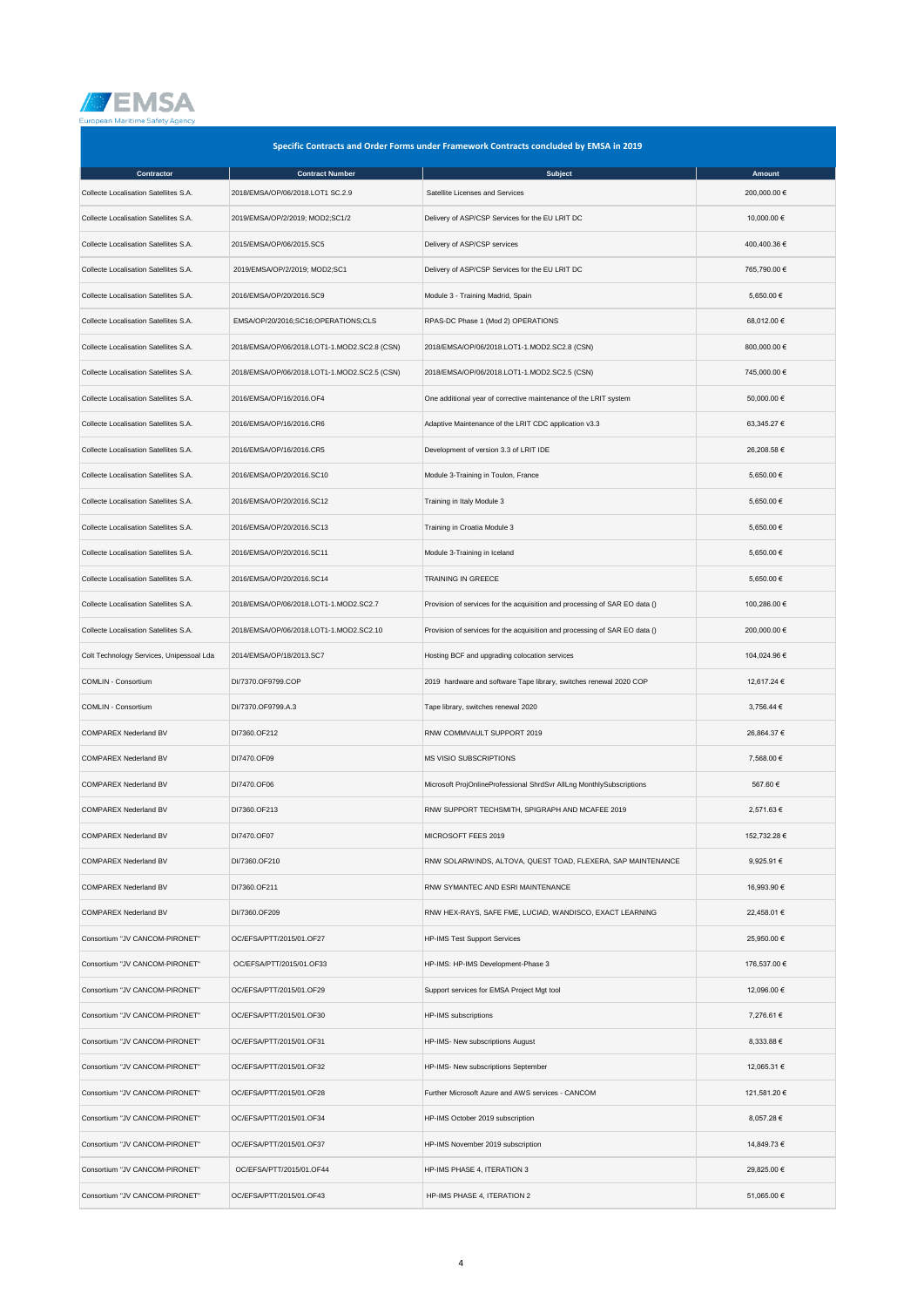

| Specific Contracts and Order Forms under Framework Contracts concluded by EMSA in 2019 |                                              |                                                                                               |              |  |
|----------------------------------------------------------------------------------------|----------------------------------------------|-----------------------------------------------------------------------------------------------|--------------|--|
| Contractor                                                                             | <b>Contract Number</b>                       | <b>Subject</b>                                                                                | Amount       |  |
| Consortium "JV CANCOM-PIRONET"                                                         | OC/EFSA/PTT/2015/01.OF39(1/2)                | HP-IMS: HP-IMS Subscription December-January                                                  | 25,000.00 €  |  |
| Consortium "JV CANCOM-PIRONET"                                                         | OC/EFSA/PTT/2015/01.OF40                     | HP-IMS Phase 4 - Iteration 1                                                                  | 54,065.00 €  |  |
| Consortium "JV CANCOM-PIRONET"                                                         | OC/EFSA/PTT/2015/01.OF38                     | <b>CISE Consultant services</b>                                                               | 72,000.00 €  |  |
| Consortium "JV CANCOM-PIRONET"                                                         | OC/EFSA/PTT/2015/01.SC30                     | Development MarED Database - Module II                                                        | 99,615.00 €  |  |
| Consortium "JV CANCOM-PIRONET"                                                         | OC/EFSA/PTT/2015/01.OF41                     | MED Database Supporting Services                                                              | 63,918.00 €  |  |
| Consortium "JV CANCOM-PIRONET"                                                         | OC/EFSA/PTT/2015/01.OF42                     | MED Database Hosting Services                                                                 | 36,000.00 €  |  |
| Consortium "JV CANCOM-PIRONET"                                                         | OC/EFSA/PTT/2015/01.OF36                     | Azure for CISE Project                                                                        | 2,170.28 €   |  |
| Consortium "JV CANCOM-PIRONET"                                                         | OC/EFSA/PTT/2015/01.OF39(2/2)                | HP-IMS: HP-IMS Subscription December-January                                                  | 12,500.00 €  |  |
| Costa Duarte Corretor de Seguros S.A.                                                  | 2017/EMSA/NEG/41/2016.OF14                   | Mercedes insurance 2019-2020                                                                  | 815.05 €     |  |
| Costa Duarte Corretor de Seguros S.A.                                                  | 2017/EMSA/NEG/41/2016.OF13                   | Insurance for ICT Equipment, Furniture and Garage 2019-2020                                   | 23,654.99 €  |  |
| Costa Duarte Corretor de Seguros S.A.                                                  | 2017/EMSA/NEG/41/2016.OF15                   | BMW insurance 2020                                                                            | 961.88€      |  |
| Costa Duarte Corretor de Seguros S.A.                                                  | 2017/EMSA/NEG/41/2016.OF12                   | 2019 Insurance OPR Equipment in NL                                                            | 4,697.00 €   |  |
| Darcy Products Ltd T/A Ayles Fernie<br>International                                   | 2017/EMSA/OP/10/2016.LOT1.SC5                | Training Ravenna                                                                              | 2,380.00 €   |  |
| Deloitte Consulting CVBA/SPRL                                                          | DI/7624-ABC IV-LOT3.SC1                      | Security and Interoperability Study for SSN                                                   | 145,680.11 € |  |
| DESMI Ro-Clean A/S                                                                     | 2015/EMSA/OP/05/2015.LOT6.SC11 (AMENDMENT)   | 2019 Transportation costs of Trawl Nets                                                       | 6,151.00 €   |  |
| DESMI Ro-Clean A/S                                                                     | 2015/EMSA/OP/05/2015.LOT3.SC7 (AMENDMENT)    | 2019 Transportation of Equipment to Finland                                                   | 4,015.00 €   |  |
| DESMI Ro-Clean A/S                                                                     | 2015/EMSA/OP/05/2015.LOT6.SC12               | 2019 Training Desmi for EFCA trawl net                                                        | 2,115.00 €   |  |
| DESMI Ro-Clean A/S                                                                     | 2015/EMSA/OP/05/2015.LOT3.SC8                | 2019 Training on equipment Desmi in EAS                                                       | 6,345.00 €   |  |
| DESMI Ro-Clean A/S                                                                     | 2015/EMSA/OP/05/2015.LOT6.SC13               | 2019 Trawl nets training in Croatia                                                           | 2,115.00 €   |  |
| DESMI Ro-Clean A/S                                                                     | 2015/EMSA/OP/05/2015.LOT3.SC9                | 2019 Training on equipment Speed Sweep in Balex Delta exercise                                | 2,115.00 €   |  |
| DESMI Ro-Clean A/S                                                                     | 2015/EMSA/OP/05/2015.LOT3.SC10               | 2019 Training on equipment Speed Sweep Desmi New EASs                                         | 4,230.00 €   |  |
| <b>DESMI Ro-Clean A/S</b>                                                              | 2015/EMSA/OP/05/2015.LOT6.SC15               | 2019 Training on equipment Trawl net Desmi New EASs                                           | 4,230.00 €   |  |
| DESMI Ro-Clean A/S                                                                     | 2015/EMSA/OP/05/2015.LOT6.SC14               | 2019 Purchase of trawl bags for EAS Baltic                                                    | 57,810.00 €  |  |
| Dimension Data Belgium S.A/N.V                                                         | DI/7030.OF7212                               | CISCO call manager renewal 2019                                                               | 8,881.18 €   |  |
| Dimension Data Belgium S.A/N.V                                                         | DI/7501.OF20682                              | <b>EPKI Certificates</b>                                                                      | 1,125.47 €   |  |
| DNVGL SE                                                                               | 2017/EMSA/OP/21/2016.OF03 EMS.10195          | BCSEA - ISM Training in Azerbaijan, 11-15/11/2019                                             | 13,500.00 €  |  |
| DNVGL SE                                                                               | 2018/EMSA/OP/11/2017 OF3 PRF EMS.10121       | Studies B and C on PRF; 6 ports in Algeria                                                    | 141,428.00 € |  |
| DNVGL SE                                                                               | 2018/EMSA/OP/11/2017 OF4 PRF EMS.10645       | PRF Study C on 1 port in Tunisia                                                              | 23,150.00 €  |  |
| DNVGL SE                                                                               | 2018/EMSA/OP/11/2017 OF2 PRF EMS.9952        | Study C on PRF, 3 ports in Lebanon                                                            | 64,049.00 €  |  |
| DNVGL SE                                                                               | 2017/EMSA/OP/21/2016.OF04                    | Provision of ISM Code Trainings, 28-31/01/2020 & 18-21/02/2020                                | 24,000.00 €  |  |
| Edisoft SA                                                                             | 2018/EMSA/OP/06/2018.LOT1-4.MOD2.SC2.4       | 2019 satellite lenses and services                                                            | 60,000.00 €  |  |
| Edisoft SA                                                                             | 2018/EMSA/OP/06/2018.LOT1-4.MOD2.SC2.5 (CSN) | 2018/EMSA/OP/06/2018.LOT1-4.MOD2.SC2.5 (CSN)                                                  | 100,000.00 € |  |
| Edisoft SA                                                                             | 2018/EMSA/OP/06/2018.LOT1-4.MOD2.SC2.3 (CSN) | 2018/EMSA/OP/06/2018.LOT1-4.MOD2.SC2.3 (CSN)                                                  | 45,000.00 €  |  |
| Edisoft SA                                                                             | 2016/EMSA/OP/25/2015.LOT1.SC7                | EO Processing integration with ORCHESTRA and Improvement of DER packages<br>ingestion in EODC | 36,960.00 €  |  |
| Edisoft SA                                                                             | 2016/EMSA/OP/25/2015.LOT1.SC6                | EODC - LOT 1                                                                                  | 7,840.00 €   |  |
| Edisoft SA                                                                             | 2016/EMSA/OP/25/2015.LOT1.SC9                | EO-Processing - Potential Marine Pollution Sightings                                          | 20,907.00 €  |  |
| Edisoft SA                                                                             | 2016/EMSA/OP/25/2015.LOT1.SC10               | One year of corrective maintenance of the EODC                                                | 66,650.00 €  |  |
| Edisoft SA                                                                             | 2016/EMSA/OP/25/2015.LOT1.SC8                | Further EODC developments - Lot 1                                                             | 24,714.00 €  |  |
| E-Geos S.p.A                                                                           | 2018/EMSA/OP/06/2018.LOT1-2.MOD2.SC2.7 (CSN) | 2018/EMSA/OP/06/2018.LOT1-2.MOD2.SC2.7 (CSN)                                                  | 180,000.00 € |  |
| E-Geos S.p.A                                                                           | 2018/EMSA/OP/06/2018.LOT1-2.MOD2.SC2.6 (CSN) | 2018/EMSA/OP/06/2018.LOT1-2.MOD2.SC2.6 (CSN)                                                  | 160,000.00 € |  |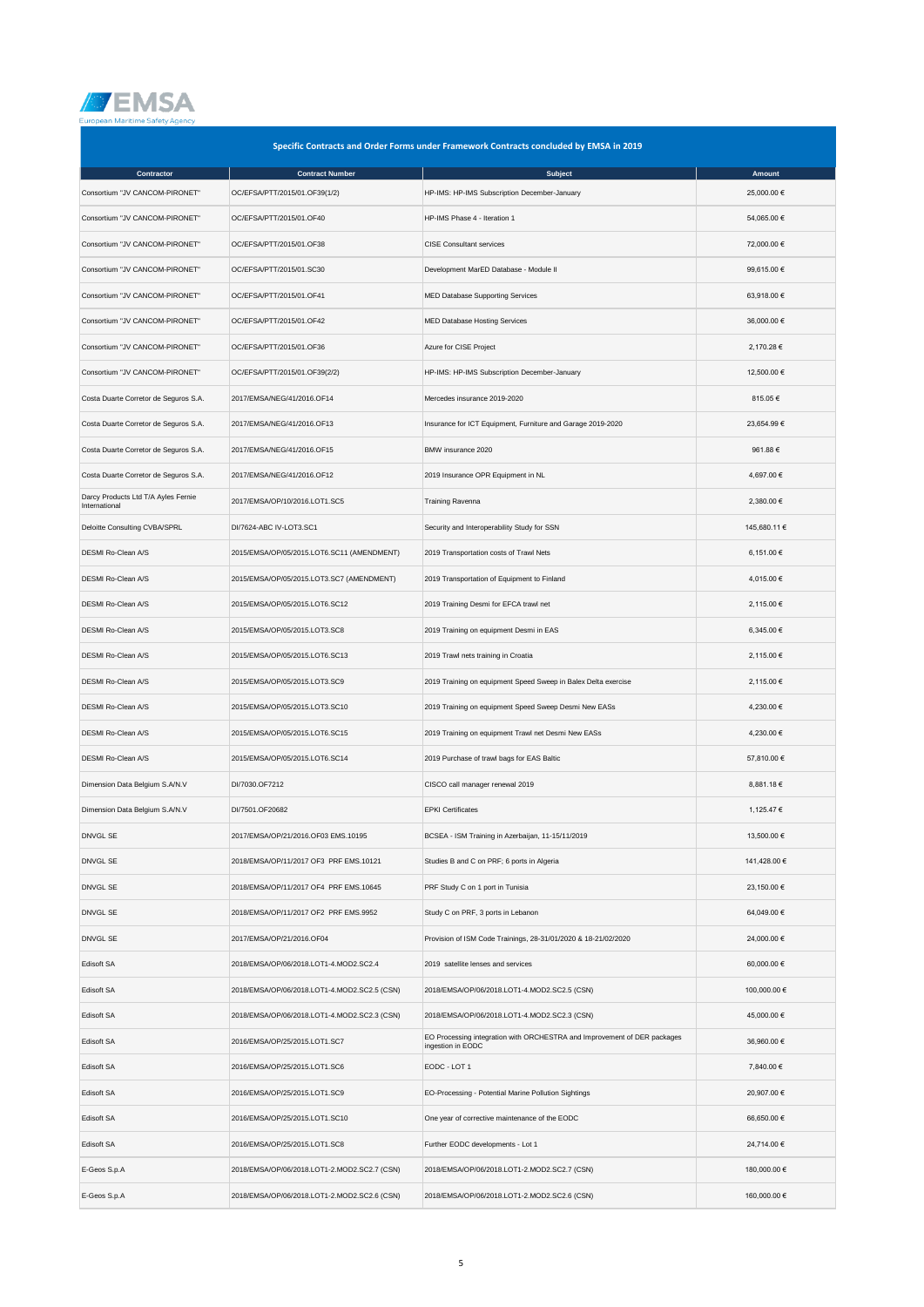

| Specific Contracts and Order Forms under Framework Contracts concluded by EMSA in 2019 |                                              |                                                                            |              |  |
|----------------------------------------------------------------------------------------|----------------------------------------------|----------------------------------------------------------------------------|--------------|--|
| Contractor                                                                             | <b>Contract Number</b>                       | <b>Subject</b>                                                             | Amount       |  |
| E-Geos S.p.A                                                                           | 2018/EMSA/OP/06/2018.LOT1-2.MOD2.SC2.8 (CSN) | 2018/EMSA/OP/06/2018.LOT1-2.MOD2.SC2.8 (CSN)                               | 190,000.00 € |  |
| E-Geos S.p.A                                                                           | 2018/EMSA/OP/06/2018.LOT1-2.MOD2.SC2.9       | Provision of services for the acquisition and processing of SAR EO data () | 50,000.00 €  |  |
| <b>ELMAN SRL</b>                                                                       | 2018/EMSA/OP/10/2017.SC1 EMS.10168           | AIS equipment for Tunisia                                                  | 96,834.59€   |  |
| <b>ELMAN SRL</b>                                                                       | 2018/EMSA/OP/10/2017.SC2 BCSEA EMS.10196     | BCSEA; SC2; Provision of AIS station for Georgia                           | 59,007.67 €  |  |
| <b>ELMAN SRL</b>                                                                       | 2018/EMSA/OP/10/2017.SC3 BCSEA EMS.10251     | BCSEA; SC3; Provision of AIS stations for Ukraine                          | 79,406.13 €  |  |
| Empresa de Arquivos de Documentação<br>(E.A.D.) S.A.                                   | 2017/EMSA/NEG/45/2017.OF4                    | Provision of box pick-up and off-site storage services                     | 2,405.00 €   |  |
| EPE - Environmental Protection Engineering                                             | 2019/EMSA/NEG/2/2019.OF1 BCSEA IMO EMS.10363 | BCSEA; OF1; IMO Model courses on OPRC in Georgia                           | 21,800.00 €  |  |
| European Dynamics Luxembourg S.A                                                       | 2016/EMSA/OP/09/2015.LOT2.SC10               | Enhancements for IdM 2.0                                                   | 5,010.00 €   |  |
| European Dynamics Luxembourg S.A                                                       | 2016/EMSA/OP/31/2015.SC23                    | Thetis enhancement (MRV BL 5701)                                           | 14,225.00 €  |  |
| European Dynamics Luxembourg S.A                                                       | 2016/EMSA/OP/31/2015.SC22                    | THETIS Enhancement IV                                                      | 204,630.00 € |  |
| European Dynamics Luxembourg S.A                                                       | 2018/EMSA/OP/4/2018.SC3                      | e-files improvements                                                       | 8,900.00 €   |  |
| European Dynamics Luxembourg S.A                                                       | 2018/EMSA/OP/4/2018.SC4.BL2102               | PCM improvements                                                           | 7,569.27 €   |  |
| European Dynamics Luxembourg S.A                                                       | 2018/EMSA/OP/4/2018.SC5.BL2102               | SHAPE improvements 2019/2020                                               | 2,420.27 €   |  |
| European Dynamics Luxembourg S.A                                                       | 2016/EMSA/OP/31/2015.SC27                    | <b>THETIS Enhancement</b>                                                  | 50,845.00 €  |  |
| European Dynamics Luxembourg S.A                                                       | 2016/EMSA/OP/31/2015.SC28                    | <b>THETIS Maintenance</b>                                                  | 80,000.00 €  |  |
| European Dynamics Luxembourg S.A                                                       | 2016/EMSA/OP/31/2015.SC25                    | <b>THETIS Enhancement</b>                                                  | 16,120.00 €  |  |
| European Dynamics Luxembourg S.A                                                       | 2016/EMSA/OP/31/2015.SC24                    | THETIS-MRV Enhancement                                                     | 7,065.00 €   |  |
| European Dynamics Luxembourg S.A                                                       | 2016/EMSA/OP/31/2015.SC21                    | <b>THETIS Enhancement</b>                                                  | 106,705.00 € |  |
| European Dynamics Luxembourg S.A                                                       | 2016/EMSA/OP/31/2015.SC26                    | <b>THETIS Enhancement</b>                                                  | 86,780.00 €  |  |
| European Dynamics Luxembourg S.A                                                       | 2016/EMSA/OP/31/2015.SC29                    | <b>THETIS Enhancements</b>                                                 | 58,950.00 €  |  |
| European Dynamics Luxembourg S.A                                                       | 2018/EMSA/OP/4/2018.SC2                      | Maintenance renewal of MS Corp Apps                                        | 27,419.00 €  |  |
| European Dynamics Luxembourg S.A                                                       | 2018/EMSA/OP/4/2018.SC4.BL2101               | PCM improvements                                                           | 6,160.73 €   |  |
| European Dynamics Luxembourg S.A                                                       | 2018/EMSA/OP/4/2018.SC5.BL3102               | SHAPE improvements 2019/2020                                               | 27,399.73 €  |  |
| European Dynamics Luxembourg S.A                                                       | 2016/EMSA/OP/09/2015.LOT1.SC5                | Maintenance of Maritime Applications Portal 2019/2020                      | 49,662.00 €  |  |
| European Dynamics Luxembourg S.A                                                       | 2016/EMSA/OP/09/2015.LOT2.SC11               | ACCESS MANAGEMENT STUDY FOR IDM 2.0 SC NO 11                               | 17,690.00 €  |  |
| European Dynamics Luxembourg S.A                                                       | 2016/EMSA/OP/09/2015.LOT2.SC8                | IDM - Corrective and preventive Maintenance (from July 2019 to Jan20)      | 24,800.00 €  |  |
| European Dynamics Luxembourg S.A                                                       | 2016/EMSA/OP/09/2015.LOT2.SC9 ENHANC 2019    | IDM V2.0: New feature requests and enhancements change requests            | 11,390.00 €  |  |
| European Dynamics Luxembourg S.A                                                       | 2016/EMSA/OP/09/2015.LOT2.SC12 ENHANC 2019   | IDM V2.0: Enhancements                                                     | 10,390.00 €  |  |
| European Dynamics Luxembourg S.A                                                       | 2016/EMSA/OP/09/2015.LOT2.SC13               | Access Management: Open Source PoC                                         | 32,490.00 €  |  |
| European Space Imaging GmbH                                                            | 2018/EMSA/OP/06/2018.LOT2.1.MOD2.SC2.4.EUSI  | Optical imagery licenses & services                                        | 200,000.00 € |  |
| European Space Imaging GmbH                                                            | 2018/EMSA/OP/06/2018.LOT2.1.MOD2.SC2.3.EUSI  | Optical imagery licenses & services                                        | 150,000.00 € |  |
| European Space Imaging GmbH                                                            | 2018/EMSA/OP/06/2018.LOT2.1.MOD2.SC2.6.EUSI  | Optical imagery licenses & services                                        | 200,000.00 € |  |
| European Space Imaging GmbH                                                            | 2018/EMSA/OP/06/2018.LOT2-1.MOD2.SC2.1.EUSI  | 2018/EMSA/OP/06/2018.LOT2-1.MOD2.SC2.1.EUSI                                | 30,000.00 €  |  |
| European Space Imaging GmbH                                                            | 2018/EMSA/OP/06/2018.LOT2.1.MOD2.SC2.2.EUSI  | Optical imagery licenses & services                                        | 830,123.66 € |  |
| European Space Imaging GmbH                                                            | 2018/EMSA/OP/06/2018.LOT2.1.MOD2.SC2.7.EUSI  | Optical imagery licenses & services                                        | 500,000.00 € |  |
| European Television Guild                                                              | 2018/EMSA/OP/09/2018.LOT3.OF02               | Evolutive maintenance of the EMSA Website Q1 2019                          | 2,535.00 €   |  |
| European Television Guild                                                              | 2018/EMSA/OP/09/2018.LOT3.OF03               | Evolutive maintenance of the EMSA Website Q2 2019                          | 2,880.00 €   |  |
| European Television Guild                                                              | 2018/EMSA/OP/09/2018.LOT3.OF04               | Evolutive maintenance of the EMSA Website Q3 2019                          | 2,535.00 €   |  |
| European Television Guild                                                              | 2018/EMSA/OP/09/2018.LOT3.OF05               | Evolutive maintenance and website support Q4 2019                          | 2,535.00 €   |  |
| European Television Guild                                                              | 2018/EMSA/OP/09/2018.LOT3.OF06               | Website corrective maintenance Q1 2020                                     | 2,535.00 €   |  |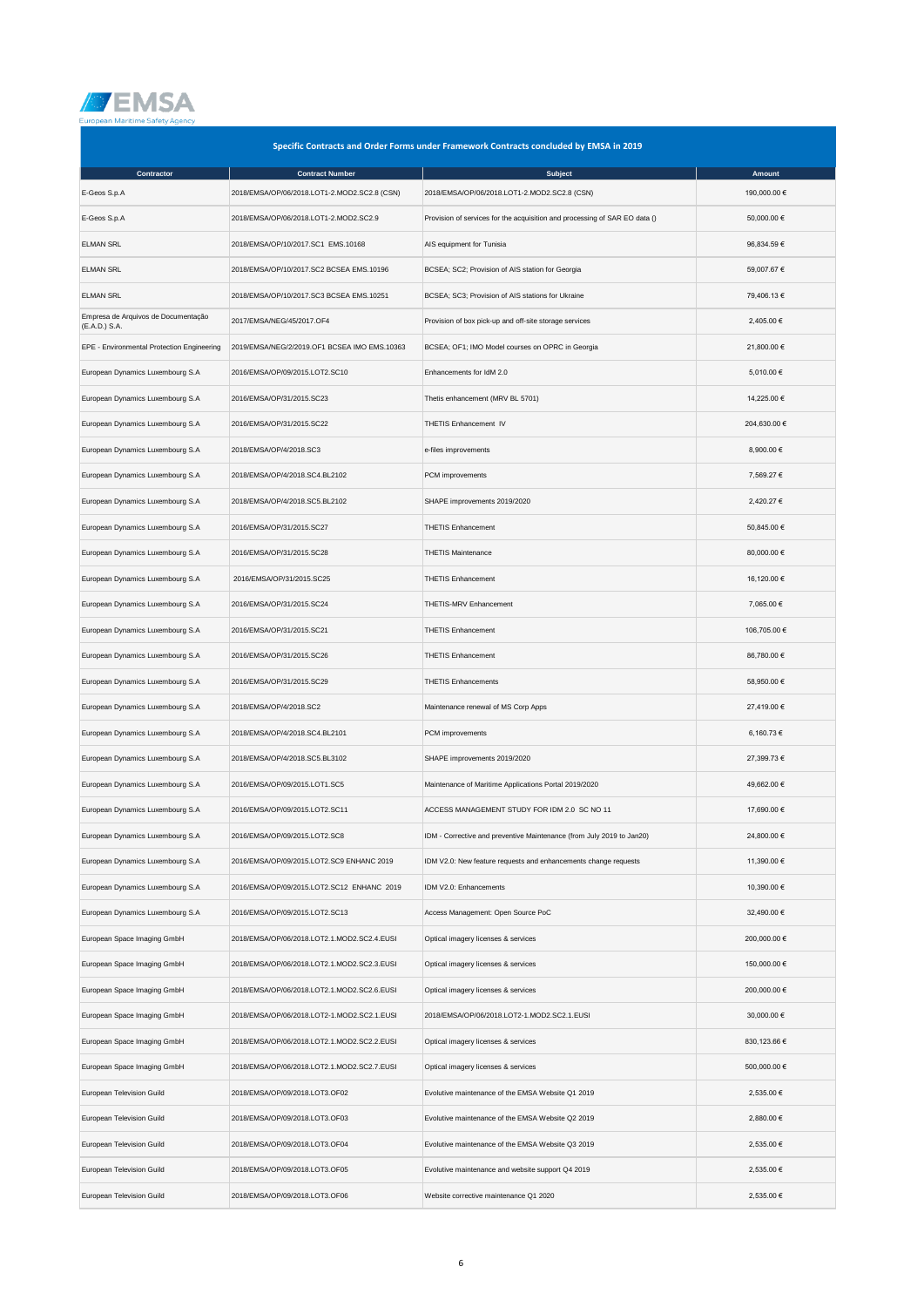

| Specific Contracts and Order Forms under Framework Contracts concluded by EMSA in 2019 |                                                                                |                                                                                                  |                |  |
|----------------------------------------------------------------------------------------|--------------------------------------------------------------------------------|--------------------------------------------------------------------------------------------------|----------------|--|
| Contractor                                                                             | <b>Contract Number</b>                                                         | <b>Subject</b>                                                                                   | Amount         |  |
| Everis Portugal                                                                        | 2016/EMSA/OP/11/2016.SC37                                                      | CONSULTANT SERVICES FOR CISE PROJECT- EVERIS                                                     | 90,936.00 €    |  |
| Everis Portugal                                                                        | 2016/EMSA/OP/11/2016.SC32                                                      | Support to RPAS Data Centre                                                                      | 30,008.88 €    |  |
| Everis Portugal                                                                        | 2016/EMSA/OP/11/2016.SC24 - PHASE 4                                            | Support to RPAS Data Centre                                                                      | 15,004.44 €    |  |
| Everis Portugal                                                                        | 2016/EMSA/OP/11/2016.SC23 - PHASE 3                                            | Testing services for implementation of test Automation                                           | 18,926.05 €    |  |
| Everis Portugal                                                                        | 2016/EMSA/OP/11/2016.SC24 - PROLONGATION OF<br>PHASE3 AND PHASE 4              | Support to RPAS Data Centre                                                                      | 15,004.44 €    |  |
| Everis Portugal                                                                        | 2016/EMSA/OP/11/2016.SC34                                                      | Provision of testing services for Test Automation in several EMSA Maritime<br>Applications       | 30,008.88 €    |  |
| Everis Portugal                                                                        | 2016/EMSA/OP/11/2016.SC28                                                      | Provision of testing services for the Safe Sea Net application (SSN)                             | 30,008.88 €    |  |
| Everis Portugal                                                                        | 2016/EMSA/OP/11/2016.SC38                                                      | Provision of testing services for the SEG, STAR & SSN systems                                    | 45,152.25 €    |  |
| Everis Portugal                                                                        | 2016/EMSA/OP/11/2016.SC29                                                      | <b>Testing Services SEG</b>                                                                      | 30,008.88 €    |  |
| Everis Portugal                                                                        | 2016/EMSA/OP/11/2016.SC35                                                      | Provision of further testing services for the EO DC                                              | 30,008.88 €    |  |
| Everis Portugal                                                                        | 2016/EMSA/OP/11/2016.SC27                                                      | Provision of testing services for the Earth Observation Data Centre (EODC)                       | 30,008.88 €    |  |
| Everis Portugal                                                                        | 2016/EMSA/OP/11/2016.SC21- PHASE 3                                             | testing services for Earth Observation System                                                    | 15,004.44 €    |  |
| Everis Portugal                                                                        | 2016/EMSA/OP/11/2016.SC39                                                      | Further EODC Testing & QA services                                                               | 24,956.88 €    |  |
| Everis Portugal                                                                        | 2016/EMSA/OP/11/2016.SC30 (2019)                                               | Testing & quality assurance services                                                             | 31,543.43 €    |  |
| Everis Portugal                                                                        | 2016/EMSA/OP/11/2016.SC30 (2020)                                               | Testing & quality assurance services                                                             | 54,561.60 €    |  |
| Exprivia S.p.A (ex-Advanced Computer<br>Systems ACS S.r.l.)                            | 2017/EMSA/OP/04/2017.SC6                                                       | Provision of services related to development of various STAR Tracking back-end<br>services       | 59,880.00 €    |  |
| Exprivia S.p.A (ex-Advanced Computer<br>Systems ACS S.r.l.)                            | 2017/EMSA/OP/04/2017.SC7                                                       | STAR tracking corrective maintenance- third year                                                 | 68,000.00 €    |  |
| Exprivia S.p.A (ex-Advanced Computer<br>Systems ACS S.r.l.)                            | 2017/EMSA/OP/04/2017.SC8(1-C1 credits)                                         | Provision of services related to development of various STAR Tracking backend<br>services.       | 52,694.00 €    |  |
| Exprivia S.p.A (ex-Advanced Computer<br>Systems ACS S.r.l.)                            | 2017/EMSA/OP/04/2017.SC8(2/2020)                                               | Provision of services related to development of various STAR Tracking backend<br>services.       | 7,296.00 €     |  |
| <b>FASTDATA Lda</b>                                                                    | 2019/EMSA/NEG/19/2019.OF1                                                      | Provision of Maintenance Services for Central Fire Detection System and Public<br>Address System | 996.00€        |  |
| <b>FASTDATA Lda</b>                                                                    | 2019/EMSA/NEG/19/2019.OF2                                                      | Provision of Maintenance Services for Central Fire Detection System and Public<br>Address System | 5,628.20 €     |  |
| GeoSolutions S.A.S.                                                                    | 2016/EMSA/OP/09/2015.LOT5.SC9/2 (2020)                                         | Provision of Central Location Database data in WMS and WFS                                       | 35,000.00 €    |  |
| GMV Soluciones Globales Internet S.A.U.<br>(GMV SGI)                                   | 2018/EMSA/RES/01/2017.OF5                                                      | Core services 01/05/2019 - 30/04/2020                                                            | 128,562.48€    |  |
| GMV Soluciones Globales Internet S.A.U.<br>(GMV SGI)                                   | 2018/EMSA/RES/01/2017.SC6                                                      | Time and Means SC 6 01/11/2019-31/12/2020                                                        | 80,000.00 €    |  |
| GMVIS Skysoft S.A                                                                      | 2017/EMSA/NEG/29/2016.SC4                                                      | Service desk Consultancy 2019                                                                    | 10,990.00 €    |  |
| GMVIS Skysoft S.A                                                                      | 2017/EMSA/NEG/29/2016.SC5                                                      | Service desk Consultancy 2020                                                                    | 34,200.00 €    |  |
| GMVIS Skysoft S.A                                                                      | 2017/EMSA/NEG/29/2016.SC3                                                      | Service desk Consultancy 12/2019 - 12/2020                                                       | 34,540.00 €    |  |
| Grupo 8 Vigilância e Prevenção Electrónica,<br>Lda. (Serviços de Segurança)            | 2018/EMSA/NEG/47/2017.OF3                                                      | Upgrade of Access Control System                                                                 | 21,645.67 €    |  |
| Grupo 8 Vigilância e Prevenção Electrónica,<br>Lda. (Serviços de Segurança)            | 2018/EMSA/NEG/47/2017.OF2                                                      | Magnetic door readers Apr 2019                                                                   | 365.10€        |  |
| Grupo 8 Vigilância e Prevenção Electrónica,<br>Lda. (Serviços de Segurança)            | 2018/EMSA/NEG/47/2017.OF4                                                      | Magnetic door readers 2019                                                                       | 250.20€        |  |
| Grupo 8 Vigilância e Prevenção Electrónica,<br>Lda. (Serviços de Segurança)            | 2018/CT.17.ADM.0021.2.0.LOT1.OF6                                               | Security Services for EMSA                                                                       | 128,851.20 €   |  |
| Grupo 8 Vigilância e Prevenção Electrónica,<br>Lda. (Serviços de Segurança)            | EMSA/OP/25/2019.OF1                                                            | Security services 2020 - 2 months                                                                | 34,680.00 €    |  |
| Hisdesat Servicios Estrategicos SA                                                     | 2019/EMSA/OP/6/2019;SC2;GLOBAL FEED FOR EMSA<br><b>USERS</b>                   | SAT-AIS global for EMSA Users                                                                    | 1,250,000.00 € |  |
| Hisdesat Servicios Estrategicos SA                                                     | 2019/EMSA/OP/6/2019; SC1 SERVICE SET-UP, TESTING,<br>MAINTENANCE AND REPORTING | Service Set-up, Testing, Maintenance and Reporting                                               | 15,000.00 €    |  |
| Hudson Belgium BV.                                                                     | 2018/EMSA/OP/5/2018.OF1                                                        | Assessments of candidates                                                                        | 6,800.00 €     |  |
| Huric Industria de Componentes Decorativos,<br>LDA                                     | 2015/EMSA/NEG/54/2015.OF4                                                      | Kitchenettes renovation                                                                          | 12,905.92 €    |  |
| <b>IHS Global</b>                                                                      | 2017/EMSA/OP/01/2017.LOT1.OF4                                                  | Equasis ship data provision week 14 2019 week 39 2019                                            | 67,392.00 €    |  |
| <b>IHS Global</b>                                                                      | 2017/EMSA/OP/01/2017.LOT1.OF5                                                  | Equasis ship data provision week 40 2019 week 13 2020                                            | 67,392.00 €    |  |
| <b>IHS Global</b>                                                                      | 2017/EMSA/OP/01/2017.LOT2.OF4                                                  | Provision of Company Data Equasis week 14 2019 week 39 2019                                      | 44,928.00 €    |  |
| <b>IHS Global</b>                                                                      | 2017/EMSA/OP/01/2017.LOT2.OF5                                                  | Equasis Company data provision week 40 2019 week 13 2020                                         | 44,928.00 €    |  |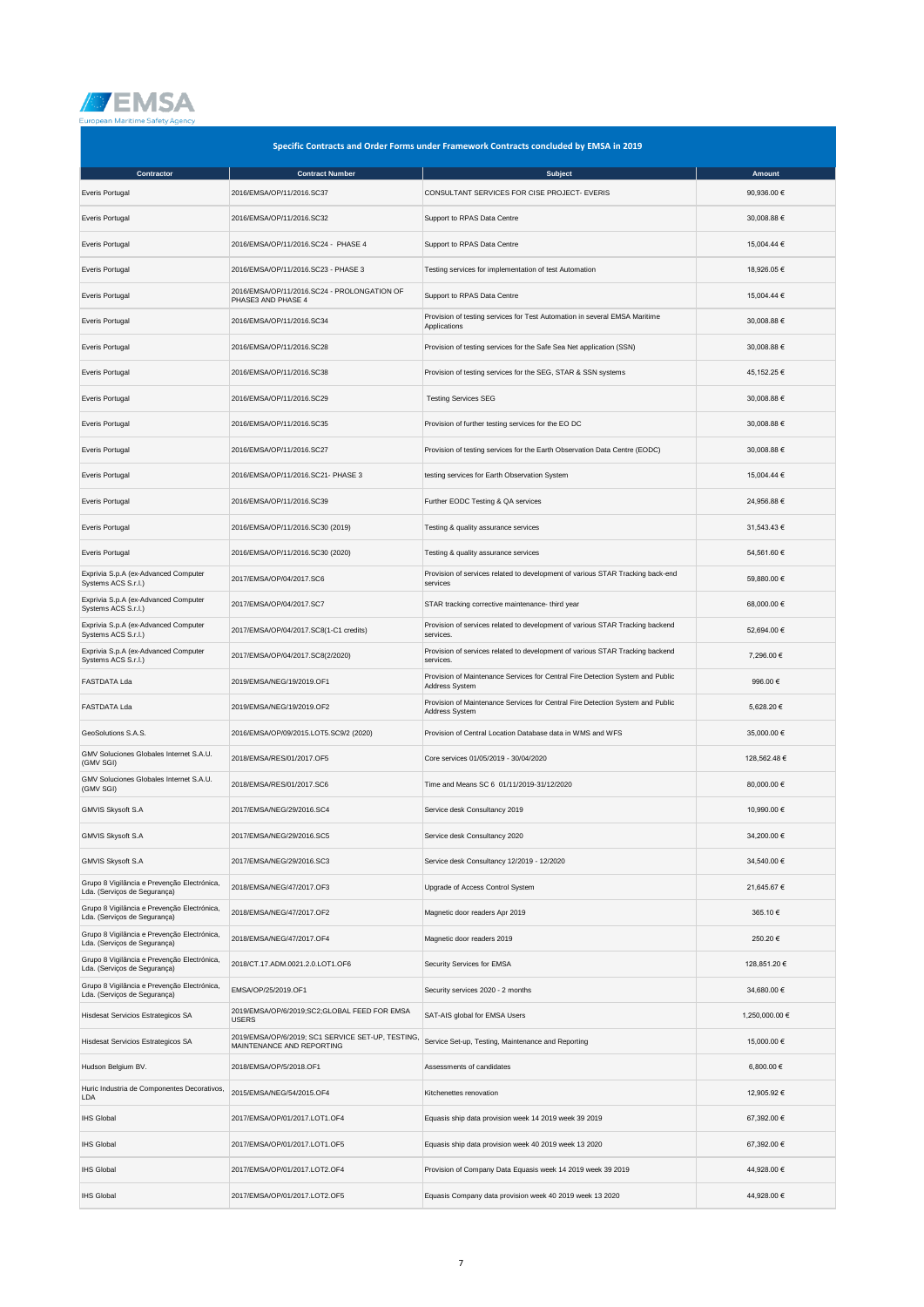

| Specific Contracts and Order Forms under Framework Contracts concluded by EMSA in 2019 |                               |                                                                                                           |              |  |
|----------------------------------------------------------------------------------------|-------------------------------|-----------------------------------------------------------------------------------------------------------|--------------|--|
| Contractor                                                                             | <b>Contract Number</b>        | <b>Subject</b>                                                                                            | Amount       |  |
| <b>IHS Global Srl</b>                                                                  | 2019/OP/20/2019.LOT1.OF1      | MARINFO - Ships movements YEAR 1                                                                          | 54,000.00 €  |  |
| <b>IHS Global Srl</b>                                                                  | 2019/OP/20/2019.LOT2.OF1      | MARINFO - Ships lifecycle year 1                                                                          | 184,160.00 € |  |
| Impersol Lda                                                                           | 2018/EMSA/NEG/18/2018.OF3     | Replacement of films on windows                                                                           | 64,094.20 €  |  |
| Informatica El Corte Ingles SA                                                         | 2017/EMSA/OP/18/2017.OF17.COP | 2019 ICT Hardware and Software                                                                            | 59,840.17 €  |  |
| Informatica El Corte Ingles SA                                                         | 2017/EMSA/OP/18/2017.OF24.COP | Nutanix Maintenance 2020                                                                                  | 97,564.14 €  |  |
| Informatica El Corte Ingles SA                                                         | 2017/EMSA/OP/18/2017.OF17.A3  | Oracle EXADATA maintenance renewal until 27 August 2020                                                   | 163,919.59€  |  |
| Informatica El Corte Ingles SA                                                         | 2017/EMSA/OP/18/2017.OF24.A3  | Nutanix Maintenance 2020                                                                                  | 133,197.31 € |  |
| Innovagency - Consultoria, Technologia e<br>Comunicação, S.A.                          | 2015/EMSA/OP/19/2015.SC8      | Corrective maintenance services for SEG                                                                   | 39,000.00 €  |  |
| Innovagency - Consultoria, Technologia e<br>Comunicação, S.A.                          | 2015/EMSA/OP/19/2015.SC7      | Provision of services related to SEG 1.9/1.10, and miscellaneous changes                                  | 87,093.75 €  |  |
| Innovagency - Consultoria, Technologia e<br>Comunicação, S.A.                          | 2015/EMSA/OP/19/2015.SC9 (2)  | New SEG Developments- release 1.11                                                                        | 39,990.62 €  |  |
| Innovagency - Consultoria, Technologia e<br>Comunicação, S.A.                          | 2015/EMSA/OP/19/2015.SC9 (1)  | New SEG Developments- release 1.11                                                                        | 62,113.59€   |  |
| Insight Technology Solutions Belgium Inc                                               | DI/07722.OF1714 (PART II)     | RNW TEAMFORGE 2019                                                                                        | 1,041.99 €   |  |
| Insight Technology Solutions Belgium Inc                                               | DI/07722.OF3082               | PURCHASE NETWRIX SUBSCRIPTIONS                                                                            | 3,766.67 €   |  |
| Insight Technology Solutions Belgium Inc                                               | DI/07722.OF1684               | <b>FME Professional licences</b>                                                                          | 1,975.62 €   |  |
| Insight Technology Solutions Belgium Inc                                               | DI/07722.OF1522               | Purchase of MobaXterm licences                                                                            | 316.56€      |  |
| Insight Technology Solutions Belgium Inc                                               | DI/07722.SC2424               | Provision of Puppet consultancy services                                                                  | 17,377.50 €  |  |
| Insight Technology Solutions Belgium Inc                                               | DI/07722.OF2983               | Smartbear SwaggerHub Team 2 designers subscription                                                        | 316.09€      |  |
| Insight Technology Solutions Belgium Inc                                               | DI/07722.OF3043               | Purchase of Smartbear licences                                                                            | 49,895.90 €  |  |
| Insight Technology Solutions Belgium Inc                                               | DI/07722.OF1851               | PURCHASE OF TAITUS SAVOUR RUNTIME SINGLE LICENCE INCL 1 YEAR<br>MAINTENANCE BY TAITUS SOFTWARE ITALIA SRL | 17,687.01 €  |  |
| Insight Technology Solutions Belgium Inc                                               | DI/07722.OF1447               | Social Pilot Professional - Annual Subscription                                                           | 278.94 €     |  |
| Insight Technology Solutions Belgium Inc                                               | DI/07722.OF413                | PURCHASE LICENSE FLOWPAPER FOR A1                                                                         | 154.45€      |  |
| Insight Technology Solutions Belgium Inc                                               | DI/07722.OF1714 (PART I)      | RNW TEAMFORGE 2019                                                                                        | 2,778.64 €   |  |
| Insight Technology Solutions Belgium Inc                                               | DI/07722.OF1392&1393          | PURCHASE TOKENS                                                                                           | 3.868.13 €   |  |
| Insight Technology Solutions Belgium Inc                                               | DI/07722.OF731                | RNW GOANIMATE SOFTWARE                                                                                    | 534.92€      |  |
| Insight Technology Solutions Belgium Inc                                               | DI/07722.OF887                | RNW NETOP SUBSCRIPTIONS 2019                                                                              | 339.91€      |  |
| Insight Technology Solutions Belgium Inc                                               | DI/07722.OF2906               | RNW MOBATEK MAINTENANCE 2019                                                                              | 414.70 €     |  |
| Insight Technology Solutions Belgium Inc                                               | DI/07722.OF455                | PURCHASE OF EXTRA NITRO PDF LICENSES                                                                      | 1,942.35 €   |  |
| Insight Technology Solutions Belgium Inc                                               | DI/07722.OF3078               | Nitro Software VIP Access Renewal                                                                         | 3,889.00 €   |  |
| Insight Technology Solutions Belgium Inc                                               | DI/07722.OF3038               | <b>EAMS CONSULTANCY</b>                                                                                   | 7,087.50 €   |  |
| Insight Technology Solutions Belgium Inc                                               | DI/07722.OF2253               | RNW ENVI + IDL MAINTENANCE 2019                                                                           | 4,211.19 €   |  |
| Insight Technology Solutions Belgium Inc                                               | DI/07722.OF1987               | PURCHASE GITRAKEN LICENSES                                                                                | 509.50€      |  |
| Insight Technology Solutions Belgium Inc                                               | DI/07722.OF1714               | RNW Collabnet TEAMFORGE 2019-2020                                                                         | 74,342.13 €  |  |
| Insight Technology Solutions Belgium Inc                                               | DI/07722.OF2249               | RNW SMARTBEAR SUBSCRIPTIONS DEC2019                                                                       | 2,151.16 €   |  |
| Insight Technology Solutions Belgium Inc                                               | DI/07722.OF926                | RNW C-MAP JEPPESEN SUBSCRIPTIONS 2019                                                                     | 37,846.39 €  |  |
| Insight Technology Solutions Belgium Inc                                               | DI/07722.OF820                | RENEWAL SMARTBEAR SUBSCRPTIONS 2019                                                                       | 15,757.04 €  |  |
| Insight Technology Solutions Belgium Inc                                               | DI/07722.OF2044               | RNW SMARTBEAR SUBSCRIPTIONS                                                                               | 4,701.84 €   |  |
| Insight Technology Solutions Belgium Inc                                               | DI/07722.OF2183               | RNW PAESSLER MAINTENANCE 2019                                                                             | 380.05€      |  |
| Insight Technology Solutions Belgium Inc                                               | DI/07722.OF1338               | RNW SMARTBEAR SUBSCRIPTIONS                                                                               | 1,175.46 €   |  |
| Insight Technology Solutions Belgium Inc                                               | DI/07722.OF708                | RNW NEXTHINK SUBSCRIPTION                                                                                 | 9,652.00 €   |  |
| Insight Technology Solutions Belgium Inc                                               | DI/07722.OF2313               | RNW EXACT LEARNING SUPPORT                                                                                | 27,993.49€   |  |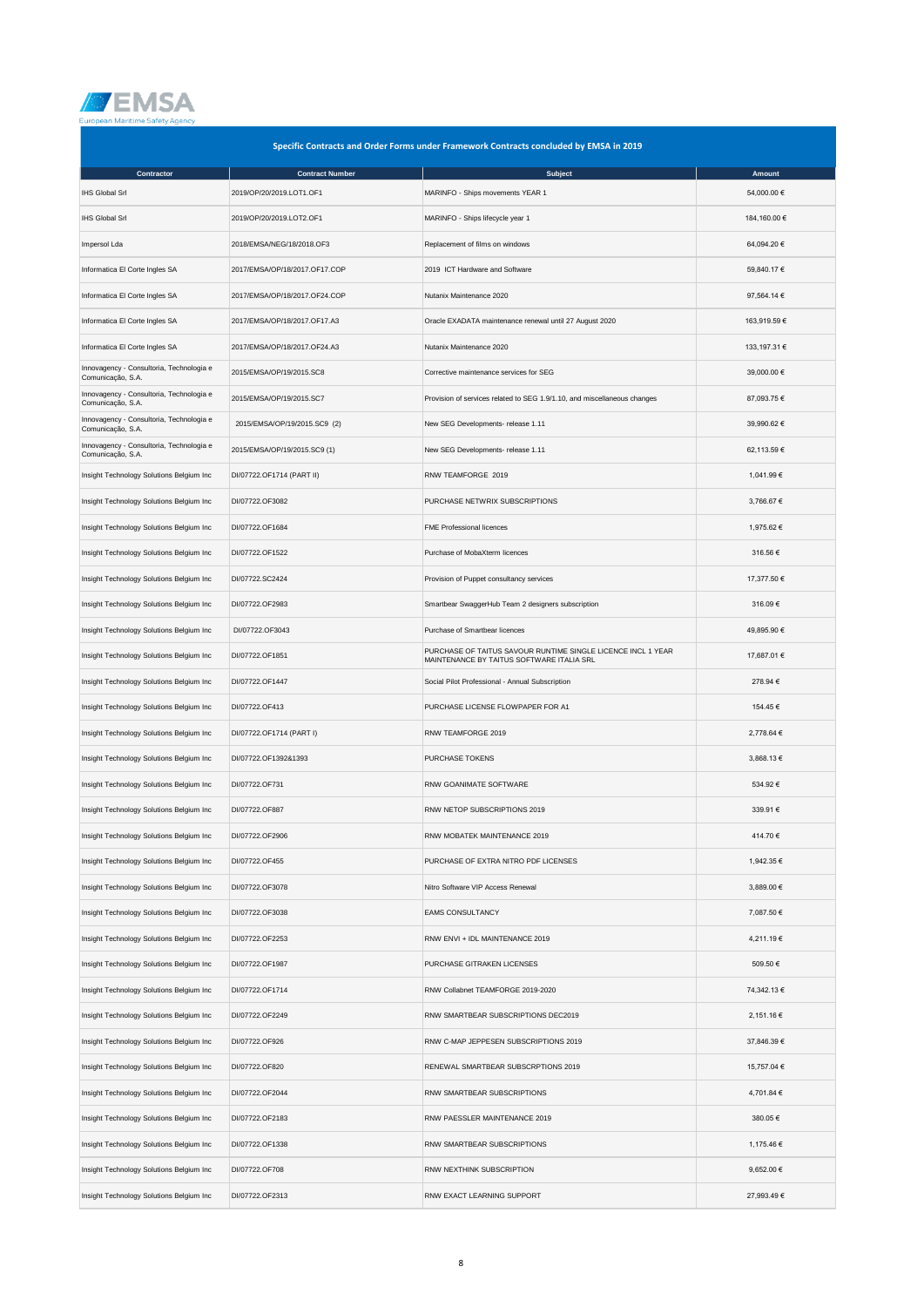

| Specific Contracts and Order Forms under Framework Contracts concluded by EMSA in 2019 |                                                  |                                                                                                |              |  |
|----------------------------------------------------------------------------------------|--------------------------------------------------|------------------------------------------------------------------------------------------------|--------------|--|
| Contractor                                                                             | <b>Contract Number</b>                           | Subject                                                                                        | Amount       |  |
| Insight Technology Solutions Belgium Inc                                               | DI/07722.OF2895                                  | RNW RSA, TAITUS AND PORTSWIGGER                                                                | 10,920.12 €  |  |
| Insight Technology Solutions Belgium Inc                                               | DI/07722.OF1797                                  | RNW CBG NUGGETS                                                                                | 1,111.72 €   |  |
| Insight Technology Solutions Belgium Inc                                               | DI/0722.OF3012                                   | RNW EAMS SUPPORT 2019                                                                          | 5,926.86 €   |  |
| Insight Technology Solutions Belgium Inc                                               | DI/07722.OF3029                                  | RNW THYCOTIC MAINTENANCE 2019                                                                  | 2,900.00 €   |  |
| Insight Technology Solutions Belgium Inc                                               | DI/07720.OF3061                                  | PUPPET licenses 2020                                                                           | 12,336.00 €  |  |
| Insight Technology Solutions Belgium Inc                                               | DI/07722.OF3027                                  | RNW TELERIK SUBSCRIPTIONS 2019                                                                 | 443.95€      |  |
| Intergo BV                                                                             | 2018/EMSA/OP/14/2018.LOT1 OF1 AI EMS.9908        | Core skills for Accident Investigators, EMSA                                                   | 5,800.00 €   |  |
| Intergo BV                                                                             | 2018/EMSA/OP/14/2018.LOT1.OF3 BCSEA AI EMS.10257 | BCSEA; 2 Core Skills Course for Accident Investigators                                         | 13,600.00 €  |  |
| Intergo BV                                                                             | 2018/EMSA/OP/14/2018.LOT1.OF2                    | Provision of a Core Skills Course for Accident Investigators                                   | 5,800.00 €   |  |
| Intergo BV                                                                             | 2018/EMSA/OP/14/2018.LOT1.OF4                    | Provision of Core Skills Course for AI, 20-24/01/2020                                          | 5,800.00 €   |  |
| Intergo BV                                                                             | 2018/EMSA/OP/14/2018.LOT2.OF1                    | Provision of Advanced AI Course 25-29/11/2019                                                  | 8,800.00 €   |  |
| Intrasoft International S.A.                                                           | 2015/EMSA/OP/18/2015.SC13                        | Locations and Port Facilities support and improvements to the Textual interface                | 189,948.00 € |  |
| Intrasoft International S.A.                                                           | 2015/EMSA/OP/18/2015.SC14                        | Provision of 7 months of corrective maintenance services for SSN                               | 19,394.37 €  |  |
| Intrasoft International S.A.                                                           | 2015/EMSA/OP/18/2015.SC12                        | <b>SSN EIS - V 4.3</b>                                                                         | 127,450.00 € |  |
| Intrasoft International S.A.                                                           | 2015/EMSA/OP/18/2015.SC15                        | Improvement of the voyage information in the EIS-TI user interface (EIS 4.4)                   | 59,332.50 €  |  |
| Intrasoft International S.A.                                                           | 2015/EMSA/OP/18/2015.SC16                        | New services for data provision to CSD and IRD (EIS 4.4)                                       | 34,134.00 €  |  |
| J. Garraio & Companhia Lda                                                             | 2019/EMSA/NEG/3/2019.OF2                         | Library Purchases 2019 T1                                                                      | 1,134.90 €   |  |
| J. Garraio & Companhia Lda                                                             | 2019/EMSA/NEG/3/2019.OF3                         | Library Purchases 2019 Trimester 3 - Nov 2019 + Tradewinds Subsc 2020                          | 2,295.40 €   |  |
| J. Garraio & Companhia Lda                                                             | 2019/EMSA/NEG/3/2019.OF1                         | Subscription to Lloyds List - 15 Mar 2019 to 14 Mar 2020                                       | 3,121.39 €   |  |
| J.L.G. Consulting SRL                                                                  | 2017/EMSA/OP/15/2016.SC5                         | Enhancement of the New EMCIP                                                                   | 139,990.00 € |  |
| J.L.G. Consulting SRL                                                                  | 2017/EMSA/OP/15/2016.SC4                         | Maintenance of the New EMCIP                                                                   | 55,725.00 €  |  |
| JP-IS Lda                                                                              | 2018/EMSA/OP/19/2017.OF14 AV EMS.13012           | Audio-Video technical assistance, 3rd SCM                                                      | 208.00 €     |  |
| JP-IS Lda                                                                              | 2018/EMSA/OP/19/2017.OF12                        | AUDIOVISUAL TECHNICIAN; 54TH ADMINISTRATIVE BOARD MEETING; 20-<br>21/03/2018; JP-IS            | 208.00€      |  |
| JP-IS Lda                                                                              | 2018/EMSA/OP/19/2017.OF19                        | Audio-visual support to 56th Administrative Board meeting 07-08/11/2019                        | 208.00€      |  |
| JP-IS Lda                                                                              | 2018/EMSA/OP/19/2017.OF10                        | Maintenance of meeting rooms 2019                                                              | 2,170.00 €   |  |
| JP-IS Lda                                                                              | 2018/EMSA/OP/19/2017.OF16                        | MAINTENANCE OF MEETING ROOMS 2ND HALF 2019, JP-IS                                              | 1,736.00 €   |  |
| JP-IS Lda                                                                              | 2018/EMSA/OP/19/2017.OF18                        | PURCHASE OF A/V EQUIPMENT AND MICROPHONES                                                      | 6,663.42€    |  |
| JP-IS Lda                                                                              | 2018/EMSA/OP/19/2017.OF21                        | PURCHASE OF BOSCH CENTERAL CONTROL UNIT FOR CONFERENCE<br><b>CENTER</b>                        | 5,537.55 €   |  |
| JP-IS Lda                                                                              | 2018/EMSA/OP/19/2017.OF22                        | REPAIR OF BOSCH CENTRAL POWER UNIT; CONFERENCE CENTER                                          | 812.00€      |  |
| JP-IS Lda                                                                              | 2018/EMSA/OP/19/2017 OF 23 (C4 credit)           | PURCHASE OF VIRTUAL REALITY TRAINING ROOM EQUIPMENT                                            | 5,559.38 €   |  |
| JP-IS Lda                                                                              | 2018/EMSA/OP/19/2017 OF23 (C1 credit)            | PURCHASE OF VIRTUAL REALITY TRAINING ROOM EQUIPMENT                                            | 67,318.04 €  |  |
| JP-IS Lda                                                                              | 2018/EMSA/OP/19/2017.OF24                        | PURCHASE OF MEETING ROOM BOOKING SYSTEM AND SIGNAGE                                            | 23,103.66 €  |  |
| JP-IS Lda                                                                              | 2018/EMSA/OP/19/2017.OF20                        | Purchase of Multimedia drone, peripherals external hard disk                                   | 3,192.18 €   |  |
| JP-IS Lda                                                                              | 2018/EMSA/OP/19/2017.OF09                        | A/V Technical Support for 1st Transport Cyber Security Conference: 23/01/2019;                 | 208.00€      |  |
| JP-IS Lda                                                                              | 2018/EMSA/OP/19/2017.OF13                        | A/V Technical Support for 11th ESSF Plenary Meeting, 24 June 2019                              | 104.00 €     |  |
| JP-IS Lda                                                                              | 2018/EMSA/OP/19/2017.OF11                        | A/V Technical Support for meeting held in February & March 2019; 27-28/02/19 & 06-<br>07/03/19 | 416.00€      |  |
| JP-IS Lda                                                                              | 2018/EMSA/OP/19/2017.OF17                        | AUDIOVISUAL TECHNICIAN FOR SEPTEMBER & OCTOBER MEETINGS 2019; JP-<br>IS                        | 312.00€      |  |
| JP-IS Lda                                                                              | 2018/EMSA/OP/19/2017.OF15                        | MONITORS FOR RPAS ROOM AND MSS                                                                 | 4,557.93 €   |  |
| Kongsberg Satellite Sercives AS (K-SAT)                                                | 2018/EMSA/OP/06/2018.LOT1-3;MOD2;SC2.9           | 2019 Satellite Licenses and Services                                                           | 300,000.00 € |  |
| Kongsberg Satellite Sercives AS (K-SAT)                                                | 2018/EMSA/OP/06/2018.LOT1-3;MOD2;SC2.7           | 2019 Satellite Licenses and Services                                                           | 200,000.00 € |  |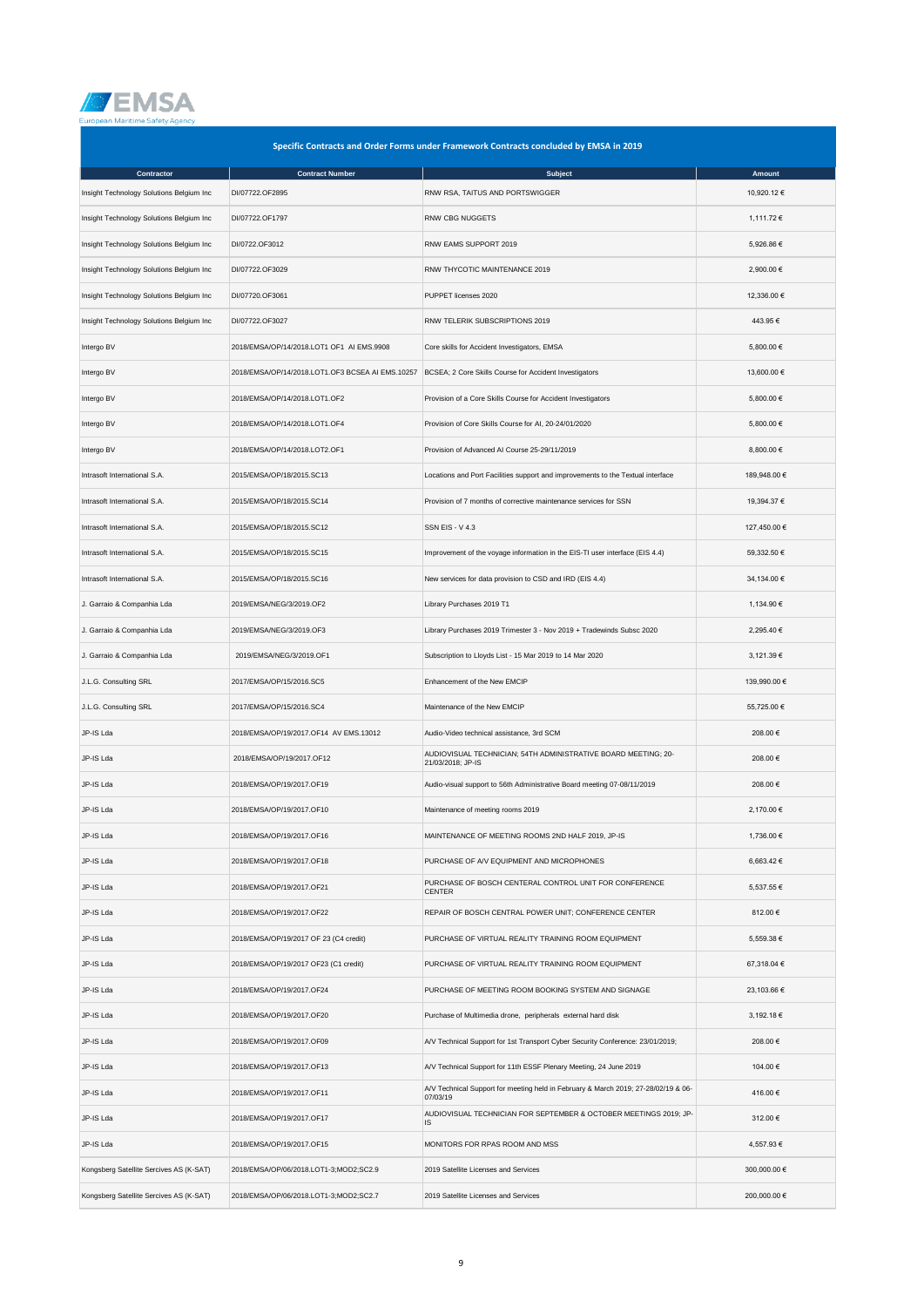

| Specific Contracts and Order Forms under Framework Contracts concluded by EMSA in 2019 |                                                  |                                                                                     |                |  |
|----------------------------------------------------------------------------------------|--------------------------------------------------|-------------------------------------------------------------------------------------|----------------|--|
| Contractor                                                                             | <b>Contract Number</b>                           | Subject                                                                             | Amount         |  |
| Kongsberg Satellite Sercives AS (K-SAT)                                                | 2018/EMSA/OP/06/2018.LOT1-3;MOD2;SC2.11          | 2019 Satellite Licenses and Services                                                | 360,000.00 €   |  |
| Kongsberg Satellite Sercives AS (K-SAT)                                                | 2018/EMSA/OP/06/2018.LOT1-3.MOD2.SC2.10 (CSN)    | 2018/EMSA/OP/06/2018.LOT1-3.MOD2.SC2.10 (CSN)                                       | 400,000.00 €   |  |
| Kongsberg Satellite Sercives AS (K-SAT)                                                | 2018/EMSA/OP/06/2018.LOT1-3.MOD2.SC2.6 (CSN)     | 2018/EMSA/OP/06/2018.LOT1-3.MOD2.SC2.6 (CSN)                                        | 375,000.00 €   |  |
| Kongsberg Satellite Sercives AS (K-SAT)                                                | 2018/EMSA/OP/06/2018.LOT1-3.MOD2.SC2.8           | Provision of services for the acquisition and processing of SAR EO data ()          | 1,410.90 €     |  |
| Kongsberg Satellite Sercives AS (K-SAT)                                                | 2018/EMSA/OP/06/2018.LOT1-3.MOD2.SC2.12          | Provision of services for the acquisition and processing of SAR EO data ()          | 100,000.00 €   |  |
| KPMG Advisory S.p.A, CGI Belglium NV                                                   | DI/7625-ABC IV-LOT3.SC1                          | Study on the Dataset for the European Maritime Single Window environment<br>(EMSWe) | 136,778.14 €   |  |
| <b>KR Hellas Ltd</b>                                                                   | 2015/EMSA/OP/01/2015.SC12                        | <b>RuleCheck Maintenance</b>                                                        | 81,443.00 €    |  |
| Labelpoland.com                                                                        | 2015/EMSA/NEG/8/2015.LOT2.SC10/C5 CREDITS        | 2019 Second renewal of stand by phase EAS Baltic                                    | 234,757.17 €   |  |
| Labelpoland.com                                                                        | 2015/EMSA/NEG/8/2015.LOT2.SC10/C1 CREDITS        | 2019 Second renewal of stand by phase EAS Baltic                                    | 39,242.83 €    |  |
| Labelpoland.com                                                                        | 2015/EMSA/NEG/8/2015.LOT2.SC11                   | 2019 Additional services EAS Batlic                                                 | 36,799.09€     |  |
| Labelpoland.com                                                                        | 2015/EMSA/NEG/8/2015.LOT2.SC12                   | 2019 EAS Baltic - Transportation of Eq to EAS Finland                               | 22,482.80 €    |  |
| Labelpoland.com                                                                        | 2015/EMSA/NEG/8/2015.LOT2.SC13                   | 2019 Additional insurance for the EAS Batlic                                        | 190.77 €       |  |
| Lamor Corporation Ab                                                                   | 2018/EMSA/OP/17/2018.SC5                         | Training oil barges in EAS South and Baltic                                         | 6,504.00 €     |  |
| Lamor Corporation Ab                                                                   | 2018/EMSA/CPNEG/2/2018.SC2                       | 2019 EAS Northern Baltic transportation of boilers                                  | 14,982.39 €    |  |
| Lamor Corporation Ab                                                                   | 2018/EMSA/CPNEG/2/2018.SC3                       | 2019 EAS Northern Baltic additional services                                        | 23,037.75 €    |  |
| Lamor Corporation Ab                                                                   | 2017/EMSA/OP/03/2017.LATE INTEREST               | 2019 Payment of late interest                                                       | 350.67€        |  |
| Lamor Corporation Ab                                                                   | 2019/EMSA/OP/8/2019.SC1 Purchase of two skimmers | 2019/EMSA/OP/8/2019.SC1 Purchase of two skimmers                                    | 676,464.00 €   |  |
| Lattanzio Learning S.r.l.                                                              | 2016/EMSA/OP/32/2015.SC25                        | Enhancement of EMSA's E-learning Programme                                          | 21,830.00 €    |  |
| Lattanzio Learning S.r.l.                                                              | 2016/EMSA/OP/32/2015.SC23                        | Maintenance of E-learning Programme                                                 | 43,740.00 €    |  |
| Lattanzio Learning S.r.l.                                                              | 2016/EMSA/OP/32/2015.SC22                        | Enhancement of E-learning Programme                                                 | 14,750.00 €    |  |
| Lattanzio Learning S.r.l.                                                              | 2016/EMSA/OP/32/2015.SC24                        | Enhancement of E-learning Programme                                                 | 39,870.00 €    |  |
| Lattanzio Learning S.r.l.                                                              | 2016/EMSA/OP/32/2015.SC26                        | Enhancement of the E-learning programme                                             | 15,970.00 €    |  |
| Link Consulting, Tecnologias de Informacao,<br>S.A                                     | 2017/EMSA/OP/05/2017.SC5                         | STAR ABM corrective maintenance - Third year                                        | 43,500.00 €    |  |
| Link Consulting, Tecnologias de Informacao,<br>S.A                                     | 2017/EMSA/OP/05/2017.SC6                         | STAR ABM - Portal upgrades and algorithm updates                                    | $9,844.12 \in$ |  |
| Link Consulting, Tecnologias de Informacao,<br>S.A                                     | 2017/EMSA/OP/05/2017.SC6 (2) 2020                | Portal Upgrades and Algorithm Updates                                               | 15,756.00 €    |  |
| Luso Temp - Empresa de Trabalho<br>Temporário, S.A.                                    | 2018/EMSA/OP/21/2017.OF.38                       | Provision of Interim services                                                       | 3,317.04 €     |  |
| Luso Temp - Empresa de Trabalho<br>Temporário, S.A.                                    | 2018/EMSA/OP/21/2017.OF.39                       | Provision of Interim services                                                       | 1,562.10 €     |  |
| Luso Temp - Empresa de Trabalho<br>Temporário, S.A.                                    | 2018/EMSA/OP/21/2017.OF.45                       | Provision of Interim services                                                       | 6,826.92 €     |  |
| Luso Temp - Empresa de Trabalho<br>Temporário, S.A.                                    | 2018/EMSA/OP/21/2017.OF.34                       | Provision of Interim services - Talenter                                            | 4,387.35 €     |  |
| Luso Temp - Empresa de Trabalho<br>Temporário, S.A.                                    | 2018/EMSA/OP/21/2017.OF.35                       | Provision of Interim services - Talenter                                            | 4,355.21 €     |  |
| Luso Temp - Empresa de Trabalho<br>Temporário, S.A.                                    | 2018/EMSA/OP/21/2017.OF.36                       | Provision of Interim services - Talenter                                            | 2,535.99 €     |  |
| Luso Temp - Empresa de Trabalho<br>Temporário, S.A.                                    | 2018/EMSA/OP/21/2017.OF.37                       | Provision of Interim services - Talenter                                            | 3,542.02 €     |  |
| Luso Temp - Empresa de Trabalho<br>Temporário, S.A.                                    | 2018/EMSA/OP/21/2017.OF.42                       | Provision of Interim services - Talenter                                            | 3,574.16 €     |  |
| Luso Temp - Empresa de Trabalho<br>Temporário, S.A.                                    | 2018/EMSA/OP/21/2017.OF.41                       | Provision of Interim services - Talenter                                            | 3,606.30 €     |  |
| Luso Temp - Empresa de Trabalho<br>Temporário, S.A.                                    | 2018/EMSA/OP/21/2017.OF.40                       | Provision of Interim services - Talenter                                            | 3,574.16 €     |  |
| Luso Temp - Empresa de Trabalho<br>Temporário, S.A.                                    | 2018/EMSA/OP/21/2017.OF.48                       | PROVISION OF INTERIM SERVICES - TALENTER                                            | 7,534.00 €     |  |
| Luso Temp - Empresa de Trabalho<br>Temporário, S.A.                                    | 2018/EMSA/OP/21/2017.OF.49                       | PROVISION OF INTERIM SERVICES - TALENTER                                            | 3,767.00 €     |  |
| Luso Temp - Empresa de Trabalho<br>Temporário, S.A.                                    | 2018/EMSA/OP/21/2017.OF.50                       | PROVISION OF INTERIM SERVICES - TALENTER                                            | 6,592.25 €     |  |
| Luso Temp - Empresa de Trabalho<br>Temporário, S.A.                                    | 2018/EMSA/OP/21/2017.OF.51                       | PROVISION OF INTERIM SERVICES - TALENTER                                            | 5,650.50 €     |  |
| Luso Temp - Empresa de Trabalho<br>Temporário, S.A.                                    | 2018/EMSA/OP/21/2017.OF.52                       | PROVISION OF INTERIM SERVICES - TALENTER                                            | 5,650.50 €     |  |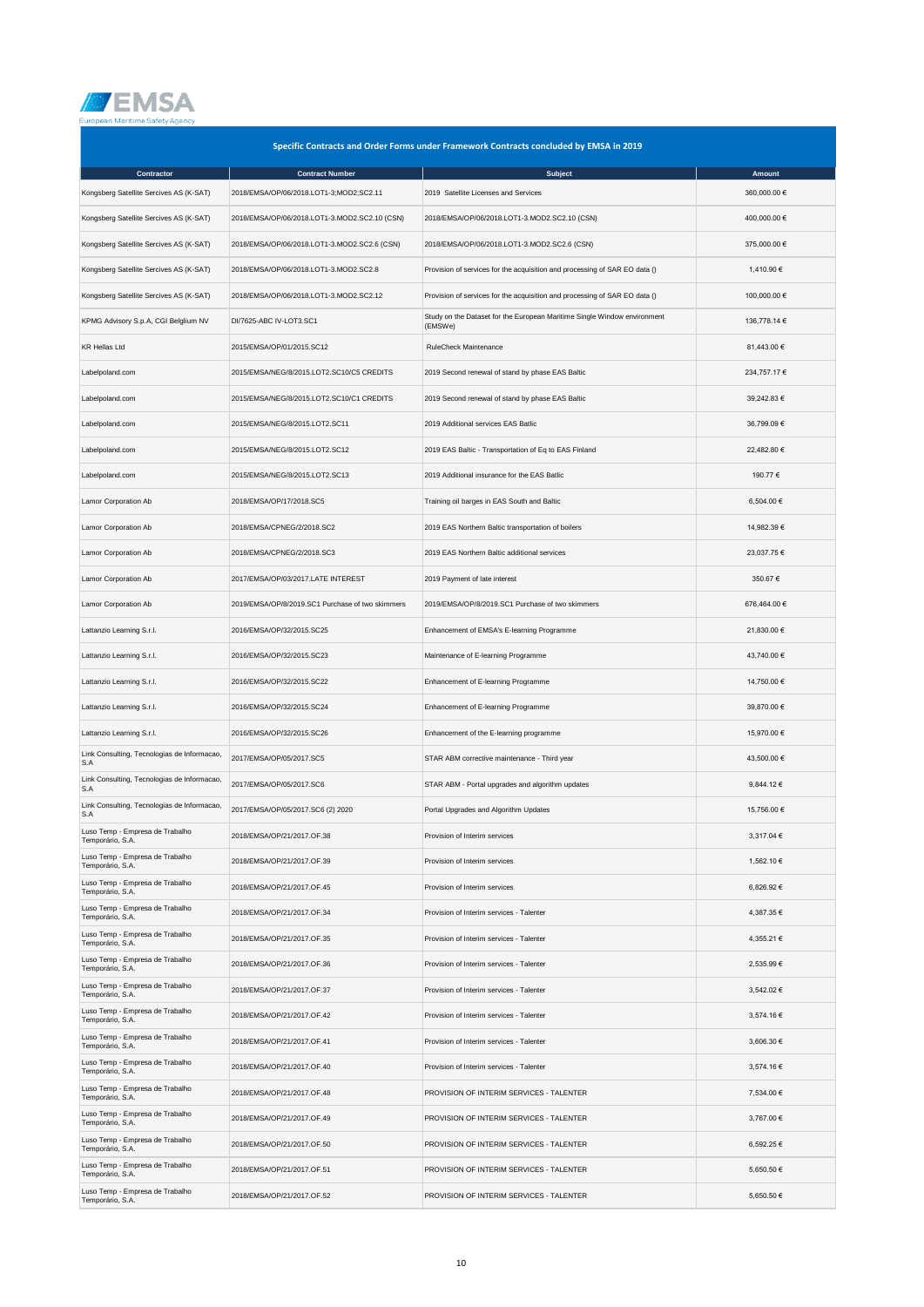

|                                                     | Specific Contracts and Order Forms under Framework Contracts concluded by EMSA in 2019 |                                                                          |                |  |  |
|-----------------------------------------------------|----------------------------------------------------------------------------------------|--------------------------------------------------------------------------|----------------|--|--|
| Contractor                                          | <b>Contract Number</b>                                                                 | <b>Subject</b>                                                           | Amount         |  |  |
| Luso Temp - Empresa de Trabalho<br>Temporário, S.A. | 2018/EMSA/OP/21/2017.OF.43                                                             | Provision of Interim services                                            | 5,684.30 €     |  |  |
| Luso Temp - Empresa de Trabalho<br>Temporário, S.A. | 2018/EMSA/OP/21/2017.OF.44                                                             | Provision of Interim services                                            | 6,826.92 €     |  |  |
| Luso Temp - Empresa de Trabalho<br>Temporário, S.A. | 2018/EMSA/OP/21/2017.OF.47                                                             | Provision of Interim services                                            | 1,819.22 €     |  |  |
| Luso Temp - Empresa de Trabalho<br>Temporário, S.A. | 2018/EMSA/OP/21/2017.OF.46                                                             | Provision of Interim services                                            | 3,509.88 €     |  |  |
| LuxSpace Sarl                                       | 2016/EMSA/OP/09/2016.SC25                                                              | SAT-AIS data services - IV                                               | 49,276.01 €    |  |  |
| LuxSpace Sarl                                       | 2016/EMSA/OP/09/2016.SC25                                                              | SAT-AIS data services - BCSEA                                            | 11,008.77 €    |  |  |
| LuxSpace Sarl                                       | 2016/EMSA/OP/09/2016.SC21                                                              | SAT-AIS Data_19-20                                                       | 660,000.00€    |  |  |
| LuxSpace Sarl                                       | 2016/EMSA/OP/09/2016.SC27                                                              | SAT-AIS S2S licenses (PL 2109-2020)                                      | 71,500.00 €    |  |  |
| LuxSpace Sarl                                       | 2016/EMSA/OP/09/2016.SC29 (19-20)                                                      | Licenses for SAT-AIS data services - S2S DE                              | 71,500.00 €    |  |  |
| LuxSpace Sarl                                       | 2016/EMSA/OP/09/2016.SC28 (19-20)                                                      | Licenses for SAT-AIS data services - S2S PT                              | 71,500.00 €    |  |  |
| LuxSpace Sarl                                       | 2016/EMSA/OP/09/2016.SC23                                                              | Licenses for SAT-AIS data services - S2S NO_19-20                        | 71,500.00 €    |  |  |
| LuxSpace Sarl                                       | 2016/EMSA/OP/09/2016.SC24                                                              | Licenses for SAT-AIS data services - S2S DK_19-20                        | 71,500.00 €    |  |  |
| LuxSpace Sarl                                       | 2016/EMSA/OP/09/2016.SC22                                                              | Licenses for SAT-AIS data services - S2S IT_19-20                        | 71,500.00 €    |  |  |
| LuxSpace Sarl                                       | 2016/EMSA/OP/09/2016.SC26                                                              | Licenses for SAT-AIS data services - S2S NL                              | 71,500.00 €    |  |  |
| Lyreco Belgium                                      | OIB/2019/OP/0006/C0/L0.OF1                                                             | Stationery request December 2019                                         | 2,999.22 €     |  |  |
| Lyreco Portugal                                     | 2019/EMSA/NEG/27/2018.OF1                                                              | Supply of Stationery                                                     | 1,967.17 €     |  |  |
| Manuland Lda                                        | 2018/EMSA/NEG/11/2018.OF6                                                              | Works in conference centre and painting of doors                         | 4,275.16€      |  |  |
| Manuland Lda                                        | 2017/EMSA/NEG/20/2017.OF6                                                              | Purchase of wall partitions and related services                         | 1,198.96 €     |  |  |
| Manuland Lda                                        | 2018/EMSA/NEG/11/2018.OF5                                                              | Fitting of water dispensers in kitchenettes                              | 490.00 €       |  |  |
| Manuland Lda                                        | 2018/EMSA/NEG/11/2018.OF8                                                              | Painting works July 2019                                                 | 1,398.80 €     |  |  |
| Manuland Lda                                        | 2018/EMSA/NEG/11/2018.OF7                                                              | Works in conference center kitchen and room 2.60                         | 2,982.78 €     |  |  |
| Manuland Lda                                        | 2018/EMSA/NEG/11/2018.OF9                                                              | Works in conference center kitchen                                       | 322.50€        |  |  |
| Manuland Lda                                        | 2018/EMSA/NEG/11/2018.OF10                                                             | Metal protection under staircase                                         | 4,147.50 €     |  |  |
| Manuland Lda                                        | 2018/EMSA/NEG/11/2018.OF11                                                             | Repair of concrete screed on 3rd floor                                   | 1,891.00 €     |  |  |
| Manuland Lda                                        | 2018/EMSA/NEG/11/2018.OF12                                                             | Works in the main entrance                                               | 1,948.35 €     |  |  |
| Manutan Unipessoal Lda                              | 2017/EMSA/NEG/20/2016.OF7                                                              | Supply of logistic tools and equipment for Facility and Logistics sector | 1,391.04 €     |  |  |
| Manutan Unipessoal Lda                              | 2017/EMSA/NEG/20/2016.OF6                                                              | Purchase of logistic tools for Facility and Logistics sector             | 2,371.90 €     |  |  |
| Manutan Unipessoal Lda                              | 2017/EMSA/NEG/20/2016.OF9                                                              | Supply of logistic tools and equipment for Facility and Logistics sector | 995.60€        |  |  |
| Manutan Unipessoal Lda                              | 2017/EMSA/NEG/20/2016.OF8                                                              | Supply of logistic tools and equipment for Facility and Logistics sector | 370.89€        |  |  |
| MCS Kick & Rush                                     | 2018/EMSA/OP/09/2018.LOT2.OF07                                                         | <b>Branded Goods</b>                                                     | 12,735.00 €    |  |  |
| MCS Kick & Rush                                     | 2018/EMSA/OP/09/2018 LOT 2.OF12                                                        | CISE branded material                                                    | 1,798.35 €     |  |  |
| MCS Kick & Rush                                     | 2018/EMSA/OP/09/2018.LOT2.OF06                                                         | Branded items: stickers                                                  | 275.00 €       |  |  |
| MCS Kick & Rush                                     | 2018/EMSA/OP/09/2018.LOT2.OF09                                                         | Branded Clothing EMSA Teambuilding 2019                                  | 3,680.71 €     |  |  |
| MCS Kick & Rush                                     | 2018/EMSA/OP/09/2018.LOT2.OF08                                                         | Various Branded Items                                                    | 11,119.91 €    |  |  |
| MCS Kick & Rush                                     | 2018/EMSA/OP/09/2018.LOT2.OF10                                                         | <b>Branded bottles</b>                                                   | 3,655.04 €     |  |  |
| MCS Kick & Rush                                     | 2018/EMSA/OP/09/2018.LOT2.OF11                                                         | <b>Branded bottles</b>                                                   | 105.00 €       |  |  |
| <b>MDA Geospatial Services</b>                      | 2016/EMSA/NEG/31/2015.SC34                                                             | 2019 Satellite Licenses                                                  | 650,000.00 €   |  |  |
| <b>MDA Geospatial Services</b>                      | 2016/EMSA/NEG/31/2015.SC35                                                             | 2019 Satellite Licenses                                                  | 2,500,000.00 € |  |  |
| <b>MDA Geospatial Services</b>                      | 2016/EMSA/NEG/31/2015.SC39                                                             | 2019 Satellite Licenses                                                  | 1,500,000.00 € |  |  |
| <b>MDA Geospatial Services</b>                      | 2016/EMSA/NEG/31/2015.SC36 (BCSEA)                                                     | CSN Images (BCSEA)                                                       | 30,000.00 €    |  |  |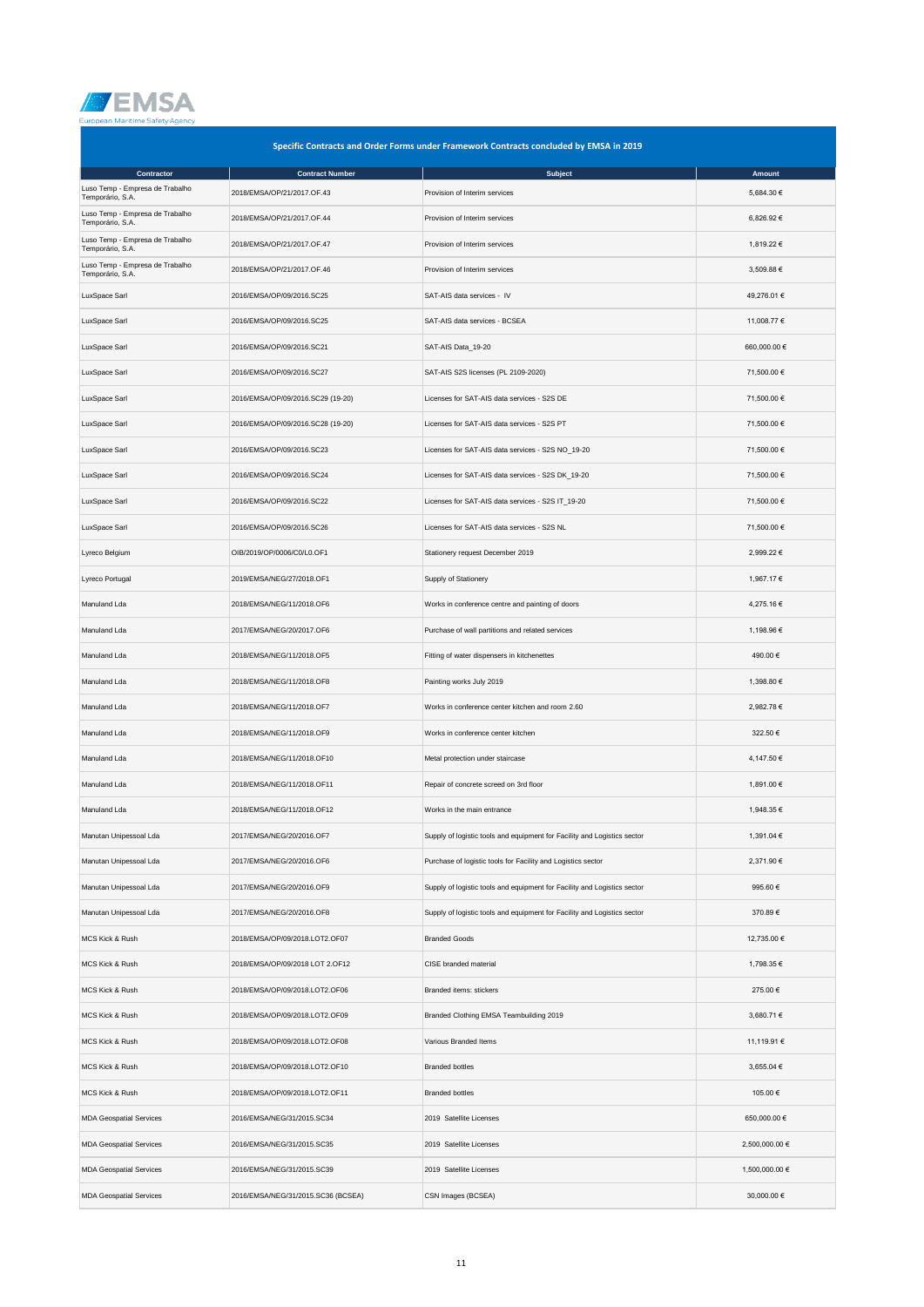

| Specific Contracts and Order Forms under Framework Contracts concluded by EMSA in 2019 |                                           |                                                                                                                                              |                |  |
|----------------------------------------------------------------------------------------|-------------------------------------------|----------------------------------------------------------------------------------------------------------------------------------------------|----------------|--|
| Contractor                                                                             | <b>Contract Number</b>                    | <b>Subject</b>                                                                                                                               | Amount         |  |
| <b>MDA Geospatial Services</b>                                                         | 2019/EMSA/SPNEG/5/2019.SC1                | Radarsat-2 license provision for EMSA Earth Observation services                                                                             | 1,200,000.00 € |  |
| <b>MDA Geospatial Services</b>                                                         | 2016/EMSA/NEG/31/2015.SC38 (MS)           | Radarsat licenses                                                                                                                            | 135,000.00 €   |  |
| <b>MDA Geospatial Services</b>                                                         | 2016/EMSA/NEG/31/2015.SC33 (MS)           | Radarsat licenses                                                                                                                            | 185,000.00 €   |  |
| <b>MDA Geospatial Services</b>                                                         | 2016/EMSA/NEG/31/2015.SC40 (MS)           | Radarsat licenses                                                                                                                            | 50,790.08 €    |  |
| <b>MDA Geospatial Services</b>                                                         | 2016/EMSA/NEG/31/2015.SC41 (MS)           | Radarsat licences                                                                                                                            | 100,000.00 €   |  |
| <b>MDA Geospatial Services</b>                                                         | 2016/EMSA/NEG/31/2015.SC37                | Radarsat licenses                                                                                                                            | 1,536,390.32 € |  |
| <b>MDA Geospatial Services</b>                                                         | 2019/EMSA/SPNEG/5/2019.SC2                | Radarsat-2 license provision for EMSA Earth Observation services                                                                             | 1,000,000.00 € |  |
| Median-Corretores de Seguros S.A.                                                      | 2015/EMSA/NEG/38/2015.OF8                 | MED INSURANCE TRAINEES 2015-2019                                                                                                             | 260.00€        |  |
| Median-Corretores de Seguros S.A.                                                      | 2015/EMSA/NEG/38/2015.OF09                | MED INSURANCE TRAINEES 2015-2019                                                                                                             | 260.00 €       |  |
| Monte Dos Pensamentos Turismo Rural Lda                                                | 2017/EMSA/OP/07/2017.SC23 BCSEA EMS.10218 | 2017/EMSA/OP/07/2017.SC23_BCSEA MLC Training, July 2019                                                                                      | 4,008.07 €     |  |
| Monte Dos Pensamentos Turismo Rural Lda                                                | 2017/EMSA/OP/07/2017.SC21 BCSEA EMS.10106 | Interpretation for BCSEA Training for flag states inspectors                                                                                 | 7,222.54 €     |  |
| Monte Dos Pensamentos Turismo Rural Lda                                                | 2017/EMSA/OP/07/2017.SC28 BCSEA EMS.10424 | Interpretation - BCSEA SAR training                                                                                                          | 4,215.56 €     |  |
| Monte Dos Pensamentos Turismo Rural Lda                                                | 2017/EMSA/OP/07/2017.SC27 BCSEA EMS.10414 | <b>BCSEA Project 3rd SCM interpretation</b>                                                                                                  | 3,039.18 €     |  |
| Monte Dos Pensamentos Turismo Rural Lda                                                | 2017/EMSA/OP/07/2017.SC24 BCSEA EMS.10252 | Interpretation services BCSEA ISPS July2019                                                                                                  | 4,459.13 €     |  |
| Monte Dos Pensamentos Turismo Rural Lda                                                | 2017/EMSA/OP/07/2017.SC15 BCSEA EMS.9724  | Interpretation services BCSEA BS MoU PSCOs Mar2019                                                                                           | 7,059.44 €     |  |
| Monte Dos Pensamentos Turismo Rural Lda                                                | 2017/EMSA/OP/07/2017.SC25 IV EMS.10317    | Interpretation services IV 3rd SCM Sep2019                                                                                                   | 3,080.00 €     |  |
| Monte Dos Pensamentos Turismo Rural Lda                                                | 2017/EMSA/OP/07/2017.SC22 BCSEA EMS.10202 | Interpretation services BCSEA PloRef&TTEx Jun2019                                                                                            | 3,711.08 €     |  |
| Monte Dos Pensamentos Turismo Rural Lda                                                | 2017/EMSA/OP/07/2017.SC16 BCSEA EMS.9715  | Interpretation services BCSEA PSC Caspian Feb2019                                                                                            | 4,324.54 €     |  |
| Monte Dos Pensamentos Turismo Rural Lda                                                | 2017/EMSA/OP/07/2017.SC18 IV EMS.9912     | Interpretation services IV FSI Feb2019                                                                                                       | 7,400.00 €     |  |
| Monte Dos Pensamentos Turismo Rural Lda                                                | 2017/EMSA/OP/07/2017.SC26                 | Interpretation for the 56th Administrative Board meeting 07 - 08 November 2019                                                               | 13,096.14 €    |  |
| Monte Dos Pensamentos Turismo Rural Lda                                                | 2017/EMSA/OP/07/2017.SC17                 | Interpretation for the 54th Administrative Board meeting 21 March 2019                                                                       | 7,290.05 €     |  |
| Monte Dos Pensamentos Turismo Rural Lda                                                | 2017/EMSA/OP/07/2017.SC20                 | Interpretation for the 55th Administrative Board meeting 26 pm -27 June 2019                                                                 | 20,183.34 €    |  |
| Monte Dos Pensamentos Turismo Rural Lda                                                | 2017/EMSA/OP/07/2017.SC19                 | Interpretation for the MARSEC Committee meeting 7 March 2019                                                                                 | 9,096.00 €     |  |
| New Naval Ltd                                                                          | 2017/EMSA/OP/10/2016.LOT2.SC5             | Spraying arms training                                                                                                                       | 1,100.00 €     |  |
| NORDIC Unmanned AS                                                                     | 2018/EMSA/OP/12/2018.SC12                 | STAND-ALONE RPAS SERVICE ON EMSA'S LIGHTWEIGHTING RPAS FOR<br>EFCA. LUNDY SENTINEL                                                           | 224,000.00 €   |  |
| NORDIC Unmanned AS                                                                     | 2018/EMSA/OP/12/2018.SC10                 | MODULE 3- STAND-ALONE RPAS SERVICE ON EMSA'S LIGHTWEIGHTING<br>RPAS FOR NEMESIS EXERCISE (ALEXANDRIA OPR VESSEL)                             | 10,000.00 €    |  |
| NORDIC Unmanned AS                                                                     | 2018/EMSA/OP/12/2018.SC3                  | RPAS Piloting services for emergency -Partisan                                                                                               | 35,000.00 €    |  |
| NORDIC Unmanned AS                                                                     | 2018/EMSA/OP/12/2018.SC13                 | STAND-ALONE RPAS SERVICE ON EMSA'S LIGHTWEIGHTING RPAS FOR<br>BLACK AND CASPIAN EXERCISE (AMALTHIA AND GALAXIACO EMSA OPR<br><b>VESSELS)</b> | 10,000.00 €    |  |
| NORDIC Unmanned AS                                                                     | 2018/EMSA/OP/12/2018.SC14                 | PILOTING SERVICE OF EMSA'S LIGHTWEIGHT RPAS FOR ANED POLMAR<br>CALVADOS 2019 EXERCISE                                                        | 3,500.00 €     |  |
| NORDIC Unmanned AS                                                                     | 2018/EMSA/OP/12/2018.SC11                 | Stand- alone RPAS service - Rostock-Baltic Sea Exercise                                                                                      | 12,000.00 €    |  |
| NORDIC Unmanned AS                                                                     | 2018/EMSA/OP/12/2018.SC7                  | RPAS Piloting services for emergency - Ria de Vigo                                                                                           | 28,000.00 €    |  |
| NORDIC Unmanned AS                                                                     | 2018/EMSA/OP/12/2018.SC4                  | RPAS Piloting services for emergency - Ria de Vigo                                                                                           | 35,000.00 €    |  |
| NORDIC Unmanned AS                                                                     | 2018/EMSA/OP/12/2018.SC16                 | Integration of the RPAS capability in one of EMSA's OPR vessel Aktea, Athens,<br>Greece                                                      | 35,400.00 €    |  |
| NORDIC Unmanned AS                                                                     | 2018/EMSA/OP/12/2018.SC9                  | Stand- alone RPAS service -CASCADE Exercise                                                                                                  | 14,000.00 €    |  |
| NORDIC Unmanned AS                                                                     | 2018/EMSA/OP/12/2018.SC8                  | Stand- alone RPAS service - BALEX DELTA Exercise                                                                                             | 12,000.00 €    |  |
| NORDIC Unmanned AS                                                                     | 2018/EMSA/OP/12/2018.SC6                  | RPAS Piloting services for emergency -Partisan                                                                                               | 21,000.00 €    |  |
| NORDIC Unmanned AS                                                                     | 2018/EMSA/OP/12/2018.SC15                 | Integration of the RPAS capability in one of EMSA's OPR vessel Norden, Malmo,<br>Sweden                                                      | 35,400.00 €    |  |
| NORDIC Unmanned AS                                                                     | 2018/EMSA/OP/12/2018.SC19                 | Integration of the RPAS capability in one of EMSA's OPR vessel Alexandria, Cyprus                                                            | 35,400.00 €    |  |
| NORDIC Unmanned AS                                                                     | 2018/EMSA/OP/12/2018.SC17                 | Integration of the RPAS capability in vessel Partisan, France                                                                                | 25,400.00 €    |  |
| NORDIC Unmanned AS                                                                     | 2018/EMSA/OP/12/2018.SC18                 | Integration of the RPAS capability in one of EMSA's OPR vessel Ria de Vigo, Spain                                                            | 25,400.00 €    |  |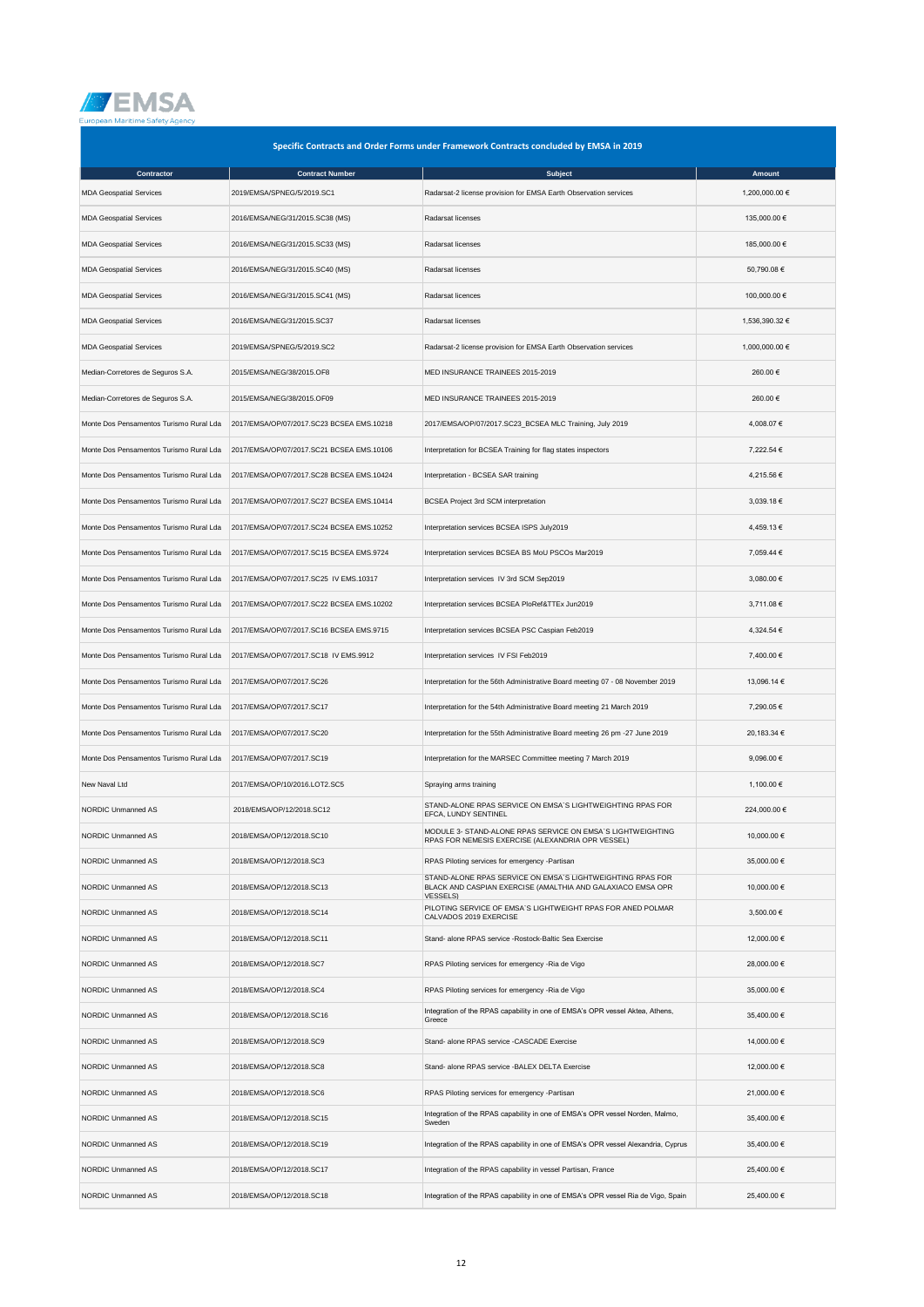

| Specific Contracts and Order Forms under Framework Contracts concluded by EMSA in 2019 |                                                |                                                                    |              |  |  |  |
|----------------------------------------------------------------------------------------|------------------------------------------------|--------------------------------------------------------------------|--------------|--|--|--|
| Contractor                                                                             | <b>Contract Number</b>                         | Subject                                                            | Amount       |  |  |  |
| Nordic Unmanned AS, UMS Skeldar Sweden<br>AB and Norut Northern Research Institute AS  | 2018/EMSA/OP/10/2018.LOT1-SC4                  | Mobilization alert and preparation - Module 1-RPAS Services Greece | 5,000.00 €   |  |  |  |
| Nordic Unmanned AS, UMS Skeldar Sweden<br>AB and Norut Northern Research Institute AS  | 2018/EMSA/OP/10/2018.LOT1.SC5 (2/2)            | Module 2,3,4 and logistic cost RPAS activities in Denmark          | 339,255.37 € |  |  |  |
| Nordic Unmanned AS, UMS Skeldar Sweden<br>AB and Norut Northern Research Institute AS  | 2018/EMSA/OP/10/2018.LOT1.SC5 (1/2)            | Module 2,3,4 and logistic cost RPAS activities in Denmark          | 31,167.18 €  |  |  |  |
| Nordic Unmanned AS, UMS Skeldar Sweden<br>AB and Norut Northern Research Institute AS  | 2018/EMSA/OP/10/2018.LOT1.SC8                  | Mobilization alert and preparation (Module1)-Greece                | 10,000.00 €  |  |  |  |
| Nordic Unmanned AS, UMS Skeldar Sweden<br>AB and Norut Northern Research Institute AS  | 2018/EMSA/OP/10/2018.LOT1.SC9 (2/2)            | Module 1 -Mobilization alert and preparation - RPAS services-Spain | 3,743.84 €   |  |  |  |
| Nordic Unmanned AS, UMS Skeldar Sweden<br>AB and Norut Northern Research Institute AS  | 2018/EMSA/OP/10/2018.LOT1.SC9 (1/2)            | Module 1 -Mobilization alert and preparation - RPAS services-Spain | 6,256.16 €   |  |  |  |
| Nordic Unmanned AS, UMS Skeldar Sweden<br>AB and Norut Northern Research Institute AS  | 72018/EMSA/OP/10/2018.LOT1.SC7                 | Mobilization alert and preparation (Module1)-The Netherlands       | 10,000.00 €  |  |  |  |
| NRC Environmental Services (UK) Ltd                                                    | 2015/EMSA/NEG/8/2015.LOT1.SC5                  | Transportation of EAS UK equipment                                 | 23,904.30 €  |  |  |  |
| NRC Environmental Services (UK) Ltd                                                    | 2015/EMSA/NEG/8/2015.LOT1.SC6                  | Transportation of EAS UK dispersant                                | 53,300.28 €  |  |  |  |
| NRC Environmental Services (UK) Ltd                                                    | 2015/EMSA/NEG/8/2015.LOT1.SC7                  | Transportation of JFE Equipment                                    | 70,702.14 €  |  |  |  |
| NTT Belgium NV/SA                                                                      | DI/7030.OF7371                                 | CISCO maintenance 2020                                             | 17,617.54 €  |  |  |  |
| NTT Belgium NV/SA                                                                      | DI/7030.OF7365                                 | Cisco Phones and CCM Infrastructure 2020                           | 8,489.95€    |  |  |  |
| NTT Belgium NV/SA                                                                      | DI/7501.OF20952                                | Certificate renewal GlobalSign - 2 year wildcard upgrade           | 6,622.52 €   |  |  |  |
| NTT Belgium NV/SA                                                                      | DI/7501.OF20917                                | EPKI certificates 2020                                             | 5,008.05 €   |  |  |  |
| NTT Belgium NV/SA                                                                      | DI/7500.OF11921                                | Maintenance access switches 2020                                   | 3,962.08 €   |  |  |  |
| NTT Belgium NV/SA                                                                      | DI/7501.OF20897                                | Palo Alto Maintenance 2020                                         | 6,554.92 €   |  |  |  |
| Oracle Portugal                                                                        | DI/7590.OF L020 (2)                            | Oracle Extra and Suite Plus IDM Licenses Maintenance               | 6,659.68€    |  |  |  |
| Oracle Portugal                                                                        | DI/7590.OFL020 (1)                             | Oracle Extra and Suite Plus IDM Licenses Maintenance               | 24,025.78 €  |  |  |  |
| Ottavio Novella SpA                                                                    | 2017/EMSA/CPNEG/38/2016.SC7                    | 2019 Renewal of stand-by phase                                     | 260,000.00 € |  |  |  |
| Ottavio Novella SpA                                                                    | 2017/EMSA/CPNEG/38/2016.SC5                    | 2019 EAS South Additionnal insurance                               | 3,071.36 €   |  |  |  |
| Ottavio Novella SpA                                                                    | 2017/EMSA/CPNEG/38/2016.SC6                    | 2019 Additional services for EMSA equipment in the EAS South       | 36,805.91 €  |  |  |  |
| Ottavio Novella SpA                                                                    | 2017/EMSA/CPNEG/38/2016.SC8                    | 2019 Renewal EAS South - Additional services SC 8                  | 15,458.48 €  |  |  |  |
| Ottavio Novella SpA                                                                    | 2017/EMSA/CPNEG/38/2016.SC9                    | 2019 Renewal EAS South - Dispersants SC 9 (ex SC 3)                | 21,690.39 €  |  |  |  |
| Ottavio Novella SpA                                                                    | 2017/EMSA/CPNEG/38/2016.SC10                   | 2019 Renewal EAS South - Ex.Castalia (ex. SC 4)                    | 35,778.40 €  |  |  |  |
| Ottavio Novella SpA                                                                    | 2017/EMSA/CPNEG/38/2016.SC11                   | 2019 EAS South Transportation of equipment to Croatia              | 10,861.01 €  |  |  |  |
| Pavimentos Silva S.A.                                                                  | 2017/EMSA/NEG/34/2017.OF3 C1 credits           | Flooring solutions                                                 | 22,127.96 €  |  |  |  |
| Pavimentos Silva S.A.                                                                  | 2017/EMSA/NEG/34/2017.OF4                      | Flooring solutions                                                 | 19,666.04 €  |  |  |  |
| Pavimentos Silva S.A.                                                                  | 2017/EMSA/NEG/34/2017.OF3 C4 credits           | Flooring solutions                                                 | 36,746.27 €  |  |  |  |
| PMS - Pinheiro de Melo & Salgado Coffee<br>Solutions S.A.                              | 2018/EMSA/NEG/21/2018.OF2                      | Water Dispenser and Paper Cups                                     | 313.93 €     |  |  |  |
| PMS - Pinheiro de Melo & Salgado Coffee<br>Solutions S.A.                              | 2018/EMSA/NEG/21/2018.OF3                      | Water Dispensers 2019/2020                                         | 1,824.00 €   |  |  |  |
| Pomilio Blumm SRL                                                                      | 2018/EMSA/OP/09/2018.LOT5.OF2                  | ANIMATED GRAPHICS FIRESAFE II STUDY                                | 3,650.00 €   |  |  |  |
| Pomilio Blumm SRL                                                                      | 2018/EMSA/OP/09/2018.LOT5.OF3                  | Animated Graphics: Firesafe Part II                                | 3,677.50 €   |  |  |  |
| Portlingua - Professores e Tradutores Lda                                              | 2017/EMSA/OP/06/2017.LOT1.OF6.OF7.OF8.OF9.OF10 | PT classes sessions 1, 2,3 - 2019                                  | 19,403.25 €  |  |  |  |
| Post cooperativa de acção e intervenção<br>cultural C.R.L                              | 2019/EMSA/NEG/6/2019.OF1                       | City model bicycles                                                | 240.00 €     |  |  |  |
| Post cooperativa de acção e intervenção<br>cultural C.R.L                              | 2019/EMSA/NEG/6/2019.OF2                       | Corrective maintenance of EMSA bicycles 2019                       | 182.09€      |  |  |  |
| PROSOL, Criação e Imagem Lda                                                           | 2019/EMSA/NEG/17/2019.OF1                      | Purchase, maintenance and repair of umbrellas                      | 14,240.00 €  |  |  |  |
| PROSOL, Criação e Imagem Lda                                                           | 2019/EMSA/NEG/17/2019.OF2                      | Repair of umbrellas of CC terrace                                  | 7,120.00 €   |  |  |  |
| PROSOL, Criação e Imagem Lda                                                           | 2019/EMSA/NEG/17/2019.OF3                      | Purchase, maintenance and repair of umbrellas                      | 6,230.00 €   |  |  |  |
| Push Safety Lda                                                                        | 2015/EMSA/NEG/40/2015.OF18                     | RPAS PPE 2019                                                      | 1,463.00 €   |  |  |  |
| Push Safety Lda                                                                        | 2015/EMSA/NEG/40/2015.OF17                     | Multigas monitor calibration 2 year 2019                           | 2,100.00 €   |  |  |  |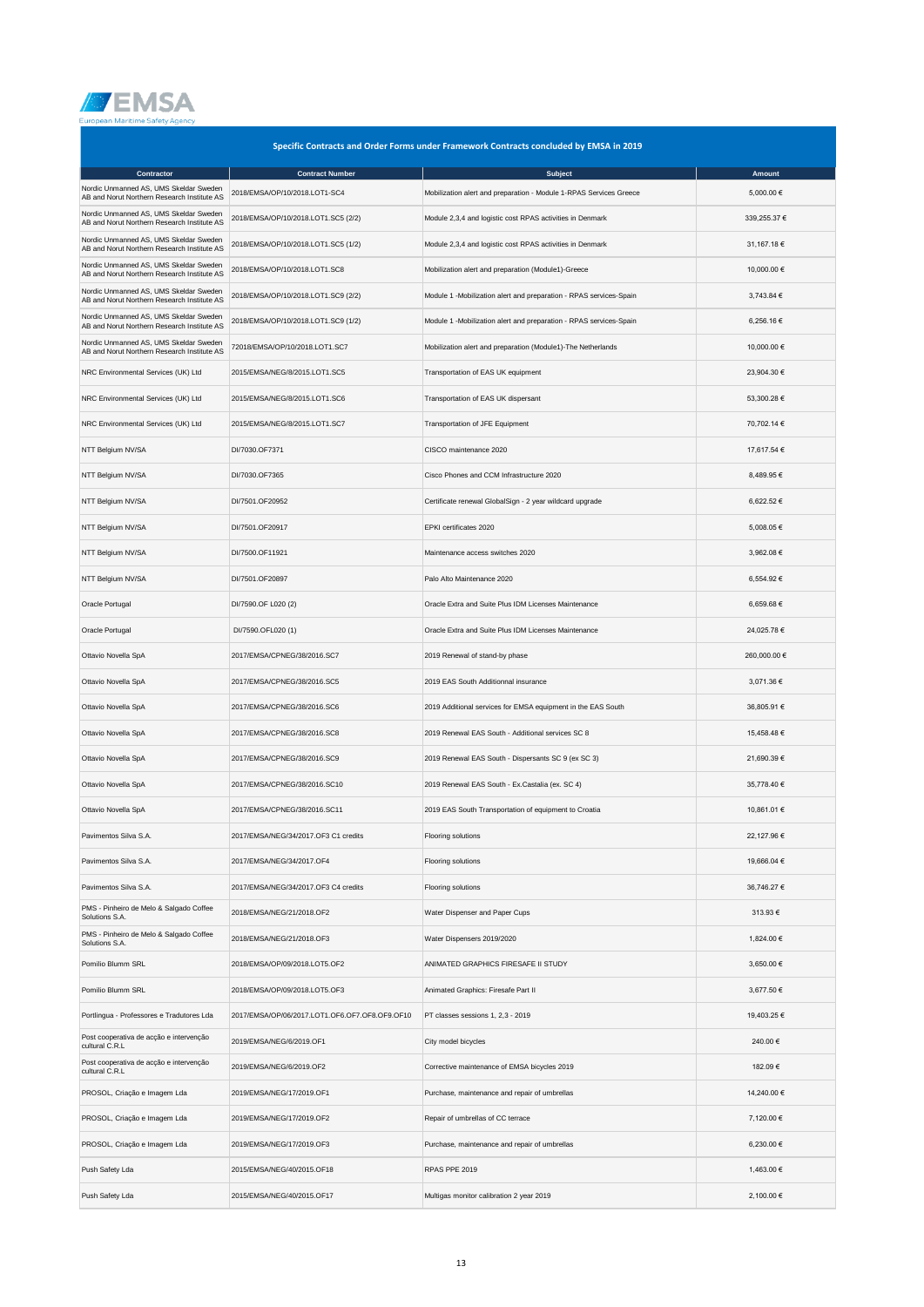

| Specific Contracts and Order Forms under Framework Contracts concluded by EMSA in 2019                |                                       |                                                                                  |                |  |  |  |
|-------------------------------------------------------------------------------------------------------|---------------------------------------|----------------------------------------------------------------------------------|----------------|--|--|--|
| Contractor                                                                                            | <b>Contract Number</b>                | <b>Subject</b>                                                                   | Amount         |  |  |  |
| REACT consortium - CLS Collecte<br>Localisation Satellites S.A & Tekever II<br>Autonomous Systems Lda | 2017/EMSA/OP/12/2016.LOT2.SC8         | AVAILABILITY/RESERVATION FEES;TEKEVER                                            | 646,250.00€    |  |  |  |
| REACT consortium - CLS Collecte<br>Localisation Satellites S.A & Tekever II<br>Autonomous Systems Lda | 2017/EMSA/OP/12/2016.LOT2.SC7         | FLIGHT OPERATION IN ITALY                                                        | 1,518,240.00 € |  |  |  |
| Rumos - Formação e Comunicação SA                                                                     | 2015/EMSA/OP/02/2015.OF16             | ICT TRAININGS;JASPERSOFT SEVER + JASPERSOFT REPORTS TRAINING; 29-<br>31 JAN 2019 | 13,110.00 €    |  |  |  |
| RUMOS II FORMACAO SA (ex - Rumos -<br>Formação e Comunicação SA)                                      | 2015/EMSA/OP/02/2015.OF17             | END USER ICT TRAININGS SEPT TO DEC 2019                                          | 21,920.00 €    |  |  |  |
| RUMOS II FORMACAO SA (ex - Rumos -<br>Formação e Comunicação SA)                                      | EMSA/OP/9/2019.OF1                    | PostrgreSQL Administration Training - 18-20 Nov 2019                             | 6,300.00 €     |  |  |  |
| RUMOS II FORMACAO SA (ex - Rumos -<br>Formação e Comunicação SA)                                      | 2019/EMSA/OP/9/2019.OF2               | Intro to SQL - Oracle Database 12c-13-16 JAN 2020                                | 8,400.00 €     |  |  |  |
| SAGIES - Segurança, Higiéne e Saúde no<br>Trabalho, S.A                                               | 2018/EMSA/NEG/20/2018.OF8             | Medical advisor 2019                                                             | 2,298.40 €     |  |  |  |
| SAGIES - Segurança, Higiéne e Saúde no<br>Trabalho, S.A                                               | 2018/EMSA/NEG/20/2018.OF9             | Annual medical visits 2019                                                       | 1,390.50 €     |  |  |  |
| SAGIES - Segurança, Higiéne e Saúde no<br>Trabalho, S.A                                               | 2018/EMSA/NEG/20/2018.OF5             | Annual medical visits 2019                                                       | 11,574.33 €    |  |  |  |
| SAGIES - Segurança, Higiéne e Saúde no<br>Trabalho, S.A                                               | 2018/EMSA/NEG/20/2018.OF11            | Annual medical visits 2019                                                       | 1,390.50 €     |  |  |  |
| SAGIES - Segurança, Higiéne e Saúde no<br>Trabalho, S.A                                               | 2018/EMSA/NEG/20/2018.OF10            | Medical services                                                                 | 1,155.00 €     |  |  |  |
| SAGIES - Segurança, Higiéne e Saúde no<br>Trabalho, S.A                                               | 2018/EMSA/NEG/20/2018.OF12            | Medical Advisor 2020                                                             | 1,149.20 €     |  |  |  |
| Schiebel Aircraft GmbH                                                                                | 2018/EMSA/OP/10/2018.LOT2.SC4         | Module 1 -Mobilization alert and preparation - RPAS services-Croatia             | 13,500.00 €    |  |  |  |
| Schiebel Aircraft GmbH                                                                                | 2018/EMSA/OP/10/2018.LOT2.SC6 3/2     | RPAS OPERATIONS IN CROATIA extension                                             | 730,000.00 €   |  |  |  |
| Schiebel Aircraft GmbH                                                                                | 2018/EMSA/OP/10/2018.LOT2.SC6 3/1     | RPAS OPERATIONS IN CROATIA                                                       | 1,512,500.00 € |  |  |  |
| Schiebel Aircraft GmbH                                                                                | 2018/EMSA/OP/10/2018.LOT2_SC5         | Module 1 for Mobilization alert and preparation Spain                            | 13,500.00 €    |  |  |  |
| Segur-Fogo Lda                                                                                        | 2019/EMSA/NEG/18/2019.OF 1            | Corrective maintenance the fire proof doors 2019                                 | 3,250.00 €     |  |  |  |
| Segur-Fogo Lda                                                                                        | 2019/EMSA/NEG/18/2019.OF2             | Corrective maintenance OF 2 Portas de Correr                                     | 4,712.00 €     |  |  |  |
| SEGUR-FOGO, Engenharia De Seguranca,<br>LDA                                                           | 2019/EMSA/NEG/16/2019.OF1             | Drill exercise November 2019                                                     | 550.00€        |  |  |  |
| Senilife Unipessoal Lda.                                                                              | 2018/EMSA/NEG/13/2018.OF1             | Provision of maintenance and training services related to EMSA's AED             | 120.00 €       |  |  |  |
| Senilife Unipessoal Lda.                                                                              | 2018/EMSA/NEG/13/2018.OF2             | Provision of maintenance and training services related to EMSA's AED             | 1,180.00 €     |  |  |  |
| SES TechCom S.A.                                                                                      | 2018/EMSA/OP/02/2018.LOT2.SC1         | Satcom services for RPAS -Iceland SES                                            | 310,136.58€    |  |  |  |
| SES TechCom S.A.                                                                                      | 2018/EMSA/OP/02/2018.LOT3.SC1 (SES)   | Satcom services for RPAS - EFCA Lundy SENTINEL                                   | 210,000.00€    |  |  |  |
| SES TechCom S.A.                                                                                      | 2018/EMSA/OP/02/2018.LOT2.SC2         | Satcom services for RPAS --GREECE                                                | 219,589.79€    |  |  |  |
| Siemens Postal, Parcel & Airport Logistics,<br>Unipessoal Lda                                         | 2019/EMSA/NEG/36/2019.OF1             | Security equipment for entrance                                                  | 37,544.02 €    |  |  |  |
| mbiosystems S.L. (leader), Ubiqware<br>Studio, S.L, Signal Software S.L                               | 2019/EMSA/OP/1/2019.SC1               | Development of a Virtual Reality Environment for ships inspections               | 408,000.00 €   |  |  |  |
| Sousa e Coimbra, Lda (CIAL - Centro de<br>Linguas)                                                    | 2017/EMSA/OP/06/2017.LOT3.OF4.OF5.OF6 | German Language Training 2019 - Sessions 1,2,3                                   | 5,670.00 €     |  |  |  |
| Steelcase - Equipamentos de Escritório, S.A                                                           | 2015/EMSA/OP/23/2015.OF12             | Supply of furniture                                                              | 3,692.66 €     |  |  |  |
| Steelcase - Equipamentos de Escritório, S.A                                                           | 2018/EMSA/OP/20/2018.OF2.C4           | Meeting Rooms refurbishment                                                      | 8,440.69€      |  |  |  |
| Steelcase - Equipamentos de Escritório, S.A                                                           | 2018/EMSA/OP/20/2018.OF1              | Furniture supply                                                                 | 29,599.20 €    |  |  |  |
| Steelcase - Equipamentos de Escritório, S.A                                                           | 2018/EMSA/OP/20/2018.OF2.C1           | Meeting Rooms refurbishment                                                      | 1,896.89 €     |  |  |  |
| Stena Oil                                                                                             | 2019/EMSA/CPNEG/2/2019.LOT1.SC1       | 2019 EAS Baltic Initial arrangement                                              | 554,000.00 €   |  |  |  |
| Taitus Software Italia S.r.I                                                                          | 2018/EMSA/SPNEG/1/2018.MOD4.SC2       | Savoir training                                                                  | 4,380.00 €     |  |  |  |
| Taitus Software Italia S.r.I                                                                          | 2018/EMSA/SPNEG/1/2018.MOD2.SC3       | Savoir Corrective/Preventive Mnt                                                 | 15,000.00 €    |  |  |  |
| Taylor Wessing Partnerschaftsgesellschaft<br>mbH                                                      | 2019/EMSA/OP/3/2019-1.SC2             | Drafting, negotiating and renegotiating CISE agreement                           | 50,000.00 €    |  |  |  |
| Taylor Wessing Partnerschaftsgesellschaft<br>mbH                                                      | 2019/EMSA/OP/3/2019-1.SC1             | Drafting, negotiating and renegotiating CISE agreement                           | 50,000.00 €    |  |  |  |
| TOP PARTNER Viagens & Solucoes<br>Empresariais, S.A.                                                  | 001/2019                              | BUS SERVICES FOR TEAM BUILDING DAY, 20/09/2019                                   | 2,200.18 €     |  |  |  |
| TOP PARTNER Viagens & Solucoes<br>Empresariais, S.A.                                                  | Multiple order forms in 2019          | Travel agency services                                                           | 595.811,70 €   |  |  |  |
| U&WE advertising spol s.r.o.                                                                          | 2018/EMSA/OP/09/2018.LOT1.OF08        | Services 500 copies 12 page brochure with varnish                                | 835.00 €       |  |  |  |
| U&WE advertising spol s.r.o.                                                                          | 2018/EMSA/OP/09/2018.LOT1.OF12        | EMSA Fact and Figures 2018                                                       | 2,197.98 €     |  |  |  |